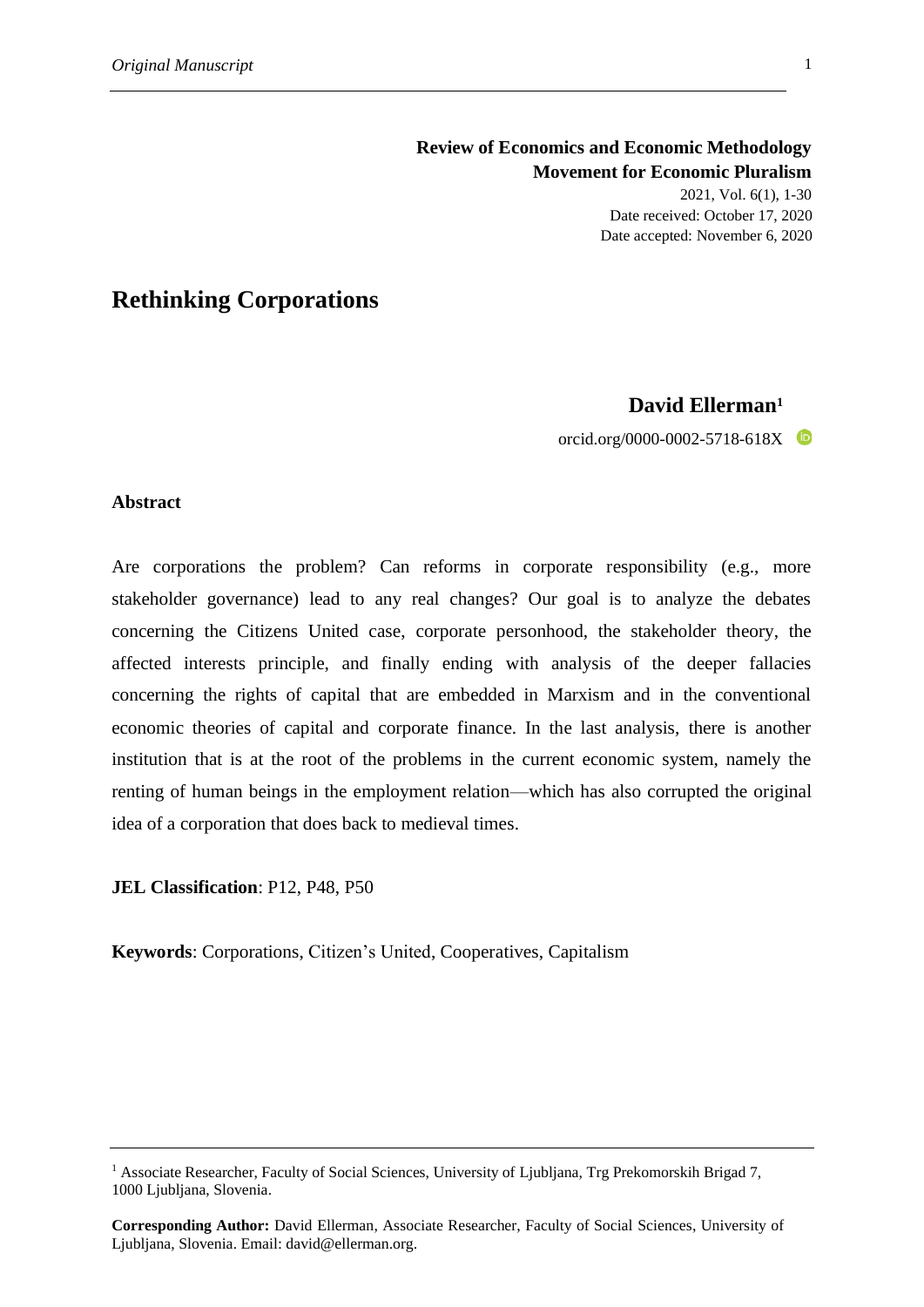#### **I. Introduction**

Corporations are today the center of much critical analysis of the current economic system that creates and perpetuates the obscene inequalities of income and wealth. In the Antebellum American South, there was a similar inequality in wealth and real income between the masters and slaves. The institutional form creating the inequality was easily traced to the slave plantations. Today the analysis of inequality leads quickly to the analysis of corporations. How might corporations be reformed or completely changed? Or is the idea of a corporation really the root of the problem or is there another institution that is the root and that has completely changed the original idea of a corporation that descends from the Middle Ages? To address these questions, we need to take as our entry-point the whole debate about corporate governance.<sup>1</sup>

### **II. Citizens United and Corporate Personhood**

In the American context, a good place to start is the debate as to whether the Citizens United Supreme Court decision which supposedly was based on the idea that a corporation is a legal person and therefore should have free speech rights the same as natural persons.

The first point to make is that corporate personhood was not be basis for the decision. The basis for the decision was that the members (shareholders) of the corporation are directly or indirectly natural persons so that corporate political speech is then construed as the associational speech of those natural persons—just like the political speech of unions or NGOs is the associational speech of their members. In the case of the large publicly traded corporations, that reasoning might be factually absurd, but that nevertheless was the reasoning, not the rights of corporations as 'persons.' Indeed, Justice Stevens' dissent was based on the fancifulness of seeing corporate political actions as the voice of the natural person shareholders.

It is an interesting question "who" is even speaking when a business corporation places an advertisement that endorses or attacks a particular candidate. Presumably it is not the customers or employees, who typically have no say in such matters. It cannot realistically

<sup>&</sup>lt;sup>1</sup> For the current state of the debate on corporation governance, see Clarke & Branson (2012) or Gordon & Ringe (2018).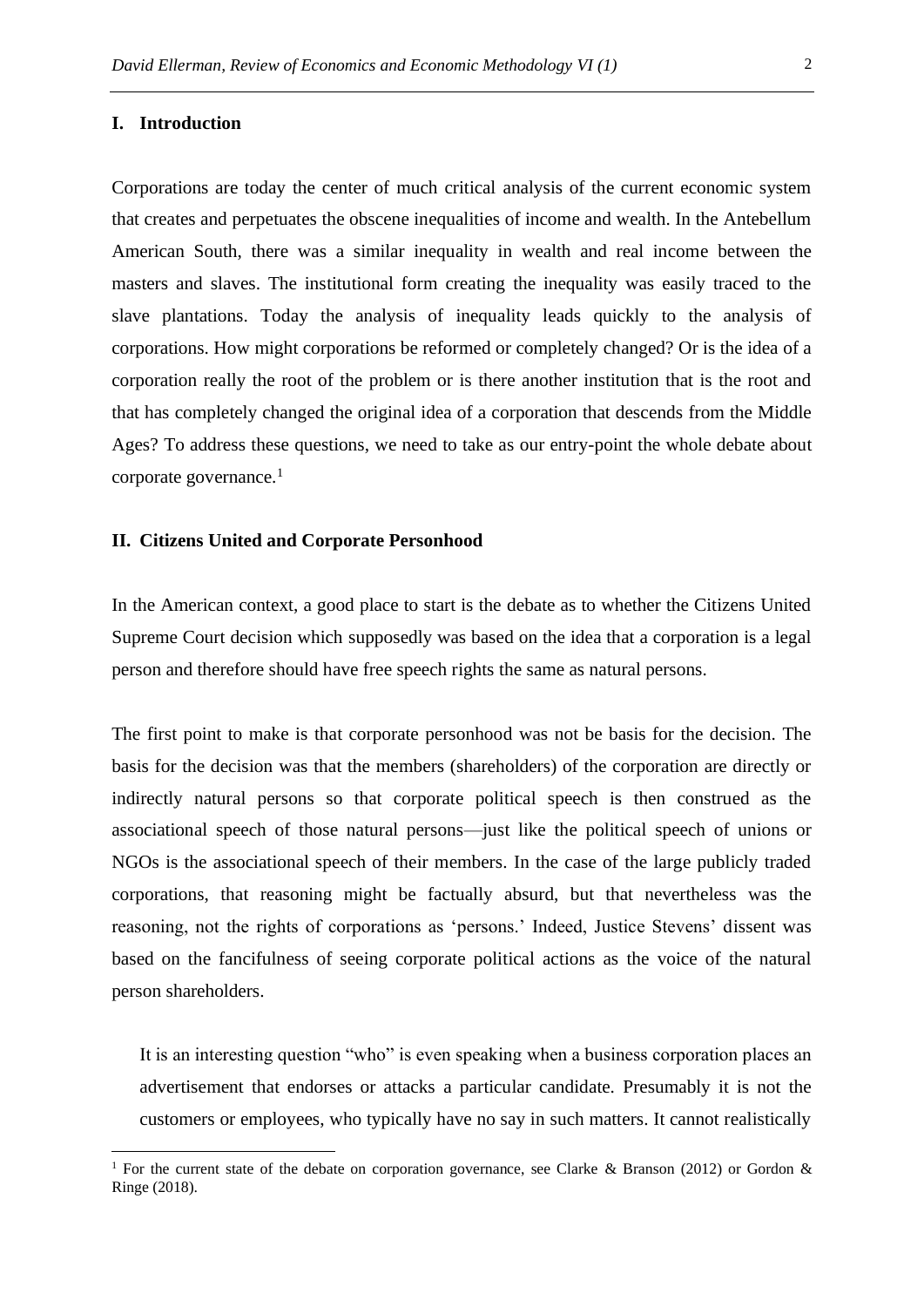be said to be the shareholders, who tend to be far removed from the day-to-day decisions of the firm and whose political preferences may be opaque to management. Perhaps the officers or directors of the corporation have the best claim to be the ones speaking, except their fiduciary duties generally prohibit them from using corporate funds for personal ends. Some individuals associated with the corporation must make the decision to place the ad, but the idea that these individuals are thereby fostering their self-expression or cultivating their critical faculties is fanciful. It is entirely possible that the corporation's electoral message will *conflict* with their personal convictions. Take away the ability to use general treasury funds for some of those ads, and no one's autonomy, dignity, or political equality has been impinged upon in the least (Stevens, 2010).

Now we even find the call to abolish corporate personhood (Edwards & Morgan, 2004; Ripken, 2012 and 2019; Tombs & Whyte, 2015). But that is a cure worse than the disease for several reasons. Other forms of business ownership could lead just as well to the purchasing of political influence as long as money is allowed to play its current role in the political process regardless of the source of the money.<sup>2</sup> Moreover, the whole use of the word "person" is not necessary to describe the characteristic features of a corporation, namely that it is a separate *legal party* from the shareholders. The assets and liabilities of a corporation are not the personal assets or liabilities of the shareholders. It is said that the shareholders have "limited liability" for corporate debts but that is misleading. The shareholders have no personal liability for those debts (although they may lose the value of their shares) and the corporation has full liability for its debts.

In the original conception of a corporation, which goes back to Roman and medieval law, that legal form allows a group of people to undertake the risks of a joint enterprise while keeping those corporate risks from reaching their personal assets. If the corporate form was abolished, then only wealthy people would be able to undertake the risks of sizable business enterprises—so the rest of the population would be condemned to being only hired hands (more on this below).

Similarly, it is hard to imagine any change more politically favorable to the rich 1% than restricting the exercise of political voice to natural persons. Such a change would rule out

<sup>&</sup>lt;sup>2</sup> See the work of Lawrence Lessig  $(2011: 2019)$  for alternatives.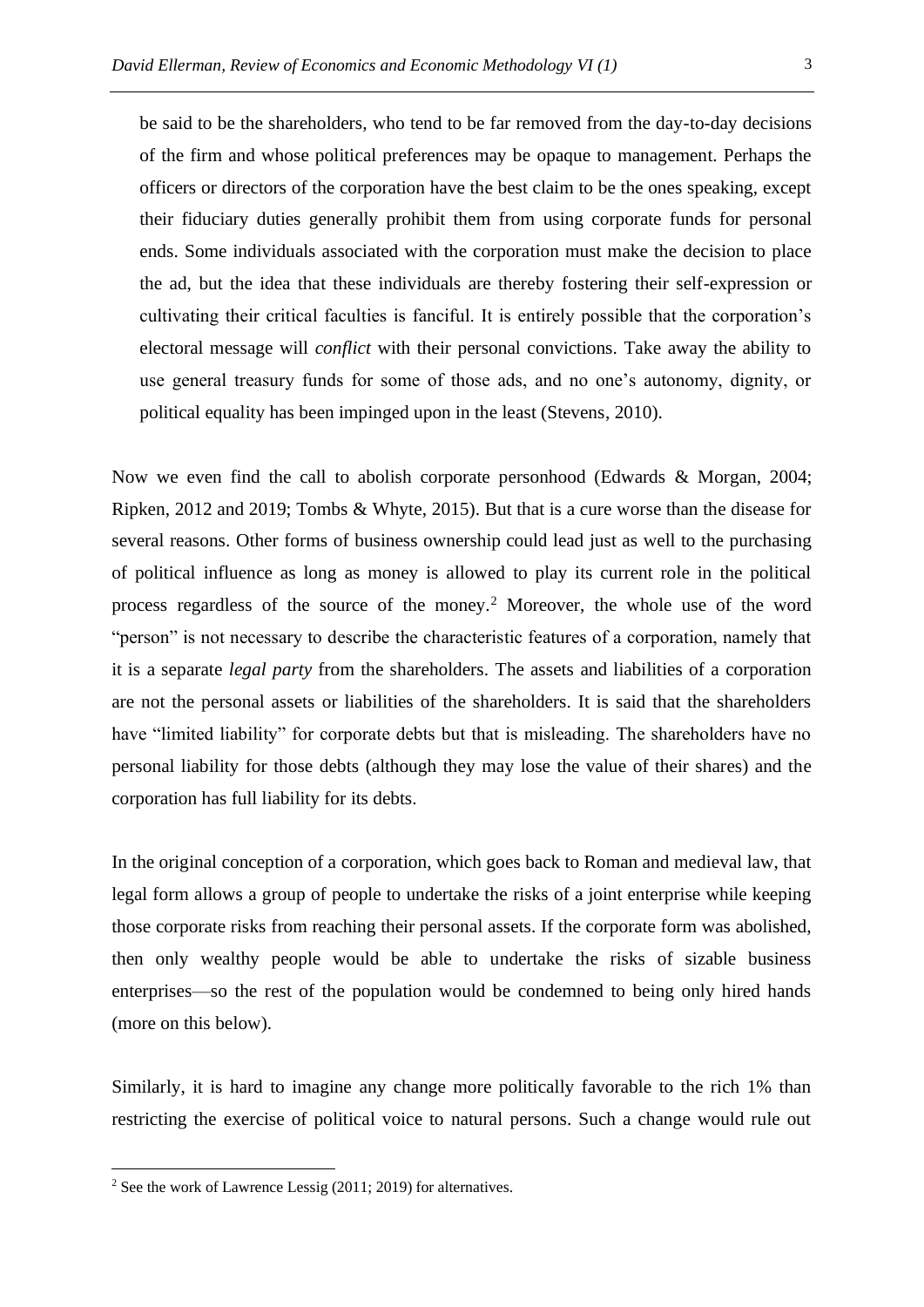associational speech by trade unions, NGOs, and other civic associations, all of which are not natural persons. Then John Q. Public and Charles Koch would each have the right to as much political voice as they could individually afford.

### **III.The Stakeholders' Rightful Claims**

There is an old maxim in Roman law: "*What touches all is to be approved by all*" (Tierney, 1982, p. 21). Today, this idea is often formulated as the "*Principle of Affected Interests… Everyone who is affected by the decisions of a government should have the right to participate in that government*" (Dahl, 1970, p. 64). That principle is often used to support a stakeholder theory of corporate governance where the stakeholders are the customers, workers, suppliers, and any affected local residents (Robé, 2011; Harrison et al., 2019). The valid component of this principle is that people should have the right and the means to protect their legitimate interests. But the usual use of the principle suffers from a sin of omission the failure to differentiate between two very distinct ways to protect one's affected interests.

(1) The *negative* or *decision-constraining control right* is the right to constrain the decision of another party that will affect one's interests. In a market economy, this usually takes the form of the decision to not buy a product or not supply a service. Conventional economics criticizes a monopoly seller or a monopsony buyer as leading to inefficiency, but there is the additional problem that it effectively neutralizes the buyer's or seller's negative control rights. Moreover, negative externalities (e.g., pollution) also adversely affect one's interests outside of a market relationship so there needs to be more effective means to protect those interests—other than individuals trying to bargain with corporations.

(2) The *positive* or *decision-making control right* is the right to participate in the decision of another party to protect one's interests. This is the form of the Affected Interests Principle that is usually evoked to argue for all stakeholders (i.e., all whose interests are affected) to somehow participate in a corporation's decision making. This application of the principle is plagued by both practical and theoretical difficulties.

The practical problem is the lack of any plausible form of representation of all whose interests are affected. For instance, when a cell phone manufacturer makes design or pricing changes, that affects all users throughout the world using those phones, but there hardly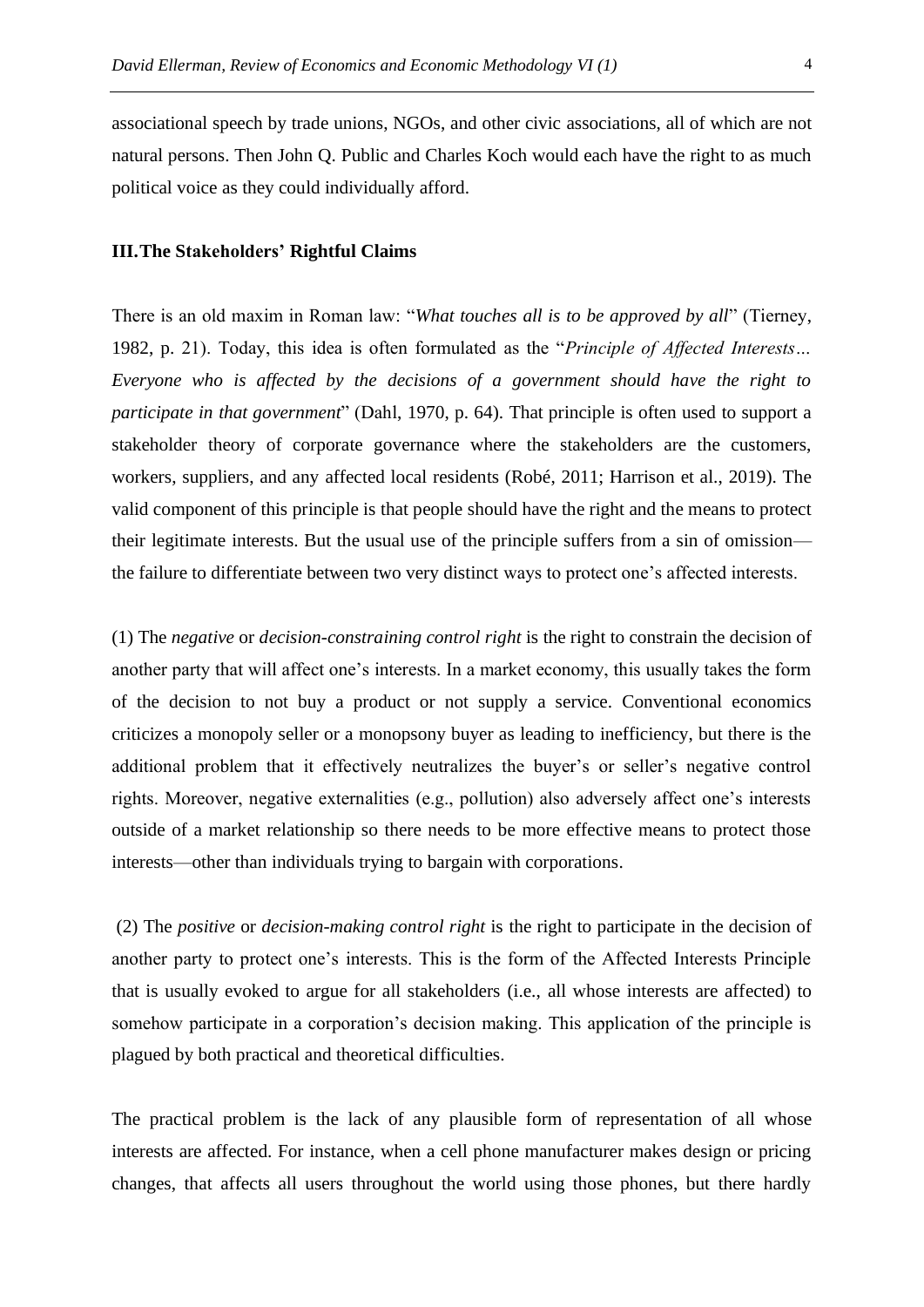seems to be any way for the consumers to elect representatives to "protect their interests." Their best protection is provided by competition in the marketplace, i.e., by their negative control rights. Hence the representational notion of stakeholder control is usually set aside in favor of a fiduciary notion—which suffers from a similar problem of the accountability of the fiduciaries to their beneficiaries as well as the legitimacy of those beneficiaries having positive decision-making rights in the first place.

The affected interests principle is validly applied to the exercise of the stakeholders' negative or decision-constraining control rights, but that by itself entails no valid claim that the stakeholders should somehow 'participate' in the other party's exercise of their positive or decision-making rights. The problem usually is that stakeholders may have little power or opportunity to exercise non-trivial negative control rights vis-à-vis large corporations due to the corporations' capture of the state and the state's power to regulate. The conclusion is that such state capture should be abolished; it is not that private corporate overlords (managers and their corporate boards) should be empowered to serve some undefined 'social' interests without any means of real accountability or grounds for legitimacy.

The fundamental flaw in stakeholder theory or the affected interests principle is that it considers some hypothetical positive control rights as the solution to the very real problem of negative control rights that are *ineffective* due to monopoly/monopsony power, negative externalities, lack of information about corporate plans, and government regulations that are inadequate or poorly enforced due to state capture. Rather than reformers getting a warm buzz by asserting ineffective claims for asserting positive stakeholder governance rights, energy should be redirected towards stronger anti-trust, environmental, and corporate transparency regulations.

### **IV.What About Shareholders' Democracy?**

Are the shareholders like the citizens in a democracy? The legal theory underlying today's conventional corporation is that the members<sup>3</sup> of the corporation are the common shareholders—and those membership rights are ordinary property rights (more on this below)

<sup>&</sup>lt;sup>3</sup> "In general, the shareholders are the members of the company and the terms 'shareholders' and 'members' may be used interchangeably" (Hannigan, 2012, p. 304).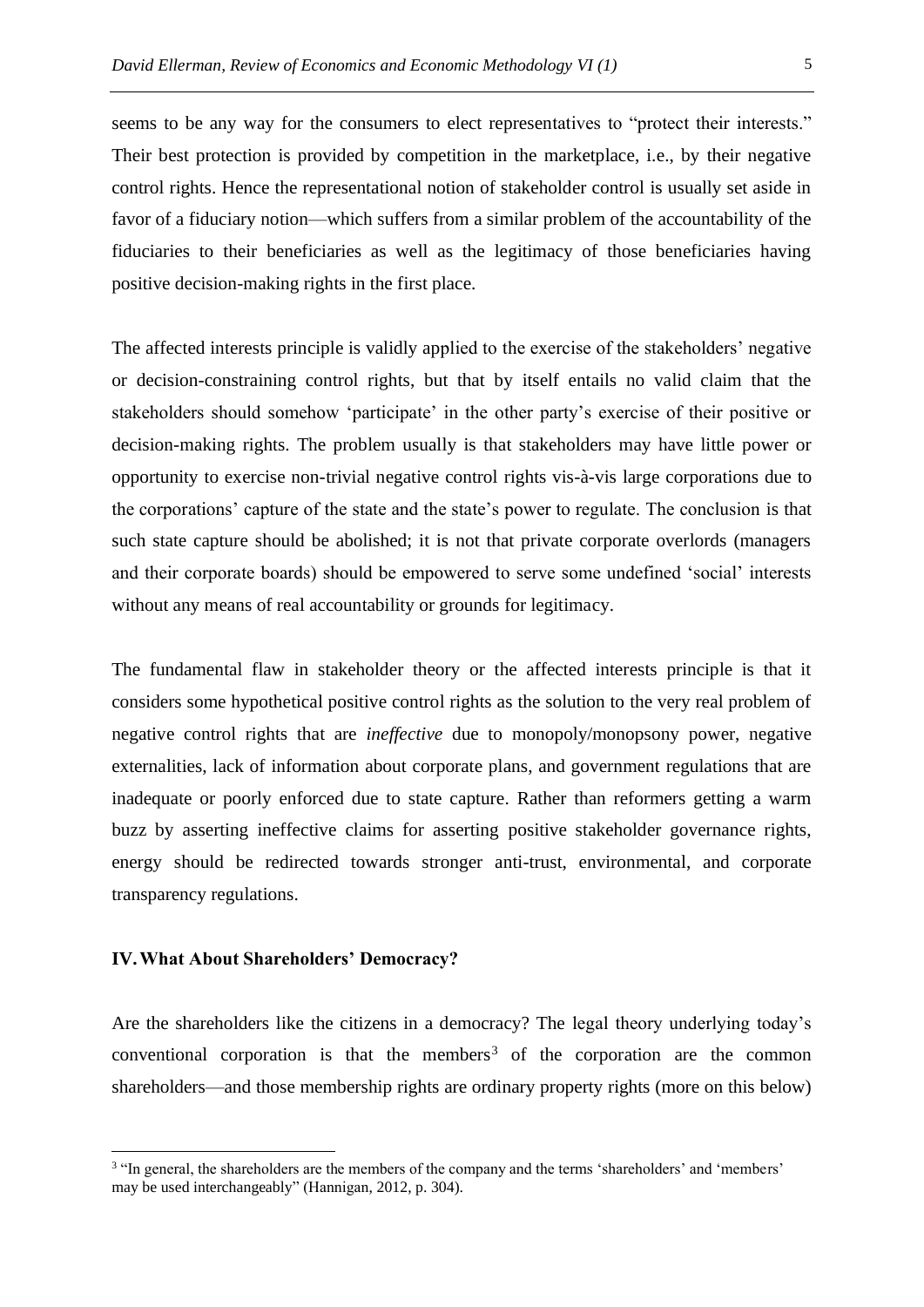so the shareholders are also called the "owners" of the corporation.<sup>4</sup> Some legal commentators have argued that the shareholders are not the "owners" of a corporation *because* they do not own the assets of the corporation as their personal assets (Robé, 2011; Stout, 2012). But this seems a perfect *non sequitur* since it seems no one has argued that the shareholders are owners *because* they somehow personally own the corporate assets. Moreover, the shareholders, again in theory, elect the corporate board and corporations are routinely bought and sold by the agreement of the shareholders. Thus, the argument that the shareholders are not, in theory, the owners of a corporation seems at best to be a suggestion to use some other linguistic euphemism for the shareholders' legal role.

For most of the 20<sup>th</sup> century and, particularly after Adolf Berle and Gardiner Means' classic book, *The Modern Corporation and Private Property* (1932), it has been well-known that the actual control of a publicly traded corporation (by managers and the board) is separated from the ownership of the corporation (by the far-flung shareholders). But since the membershareholders, in theory, elect the board, the board members and thus the managers were seen as the agents of the shareholders as the principals in an agent-principal relationship. But since it is so factually farcical to picture the far-flung shareholders as "principals" supervising their "agents," some modern legal theorists, e.g., in the standard corporate law 'hornbook' of Harvard's Robert C. Clark (1986), has suggested that the theoretical agency relationship should be watered down to a fiduciary relationship. Even though that may sound a little more realistic, it is a rather odd 'fiduciary' relationship where the 'beneficiaries' legally elect the 'fiduciaries' and can legally sell the whole organization.

Even more far-fetched are the calls to undo the "separation of ownership and control" by establishing shareholder democracy. In the publicly traded companies, there is a huge collective action problem for any shareholders to privately shoulder the costs to get enough other shareholders to vote to defeat the management-supported slate of candidates for the board. Hence in Albert Hirschman's terms, the realistic response of dissatisfied shareholders is to exercise their negative control rights to exit—even called the "Wall Street Rule" (Sell your shares)—rather than try to exercise voice (their positive control rights as members of the corporation).

<sup>4</sup> See Chassagnon & Hollandts (2014) for a review of the literature on who "owns the corporation" although the debate is somewhat linguistically ill-posed since it is the membership rights that are owned as property rights by the shareholders. Whether or not one interprets that as ownership of "the corporation" is largely of linguistic and ideological interest.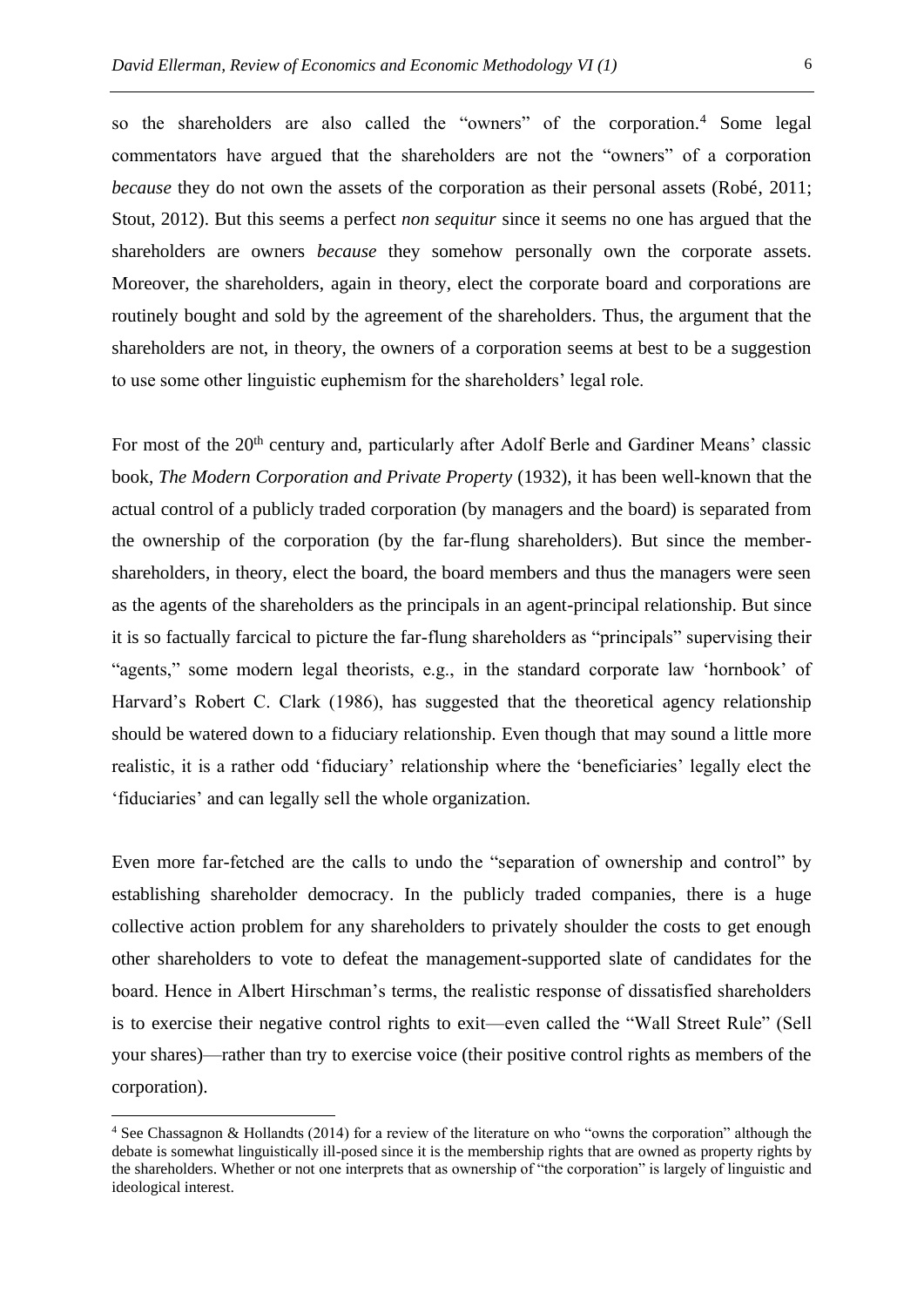But these pragmatic problems pale beside the deeper problem in the whole concept of shareholders' democracy. In the course of its business activities, the management of a corporation does not exercise managerial authority over the shareholders (qua shareholders), only over the (indirect) property of the shareholders, and democracy is a system for governing people, not governing property. The only people over whom management exercises authority (within the scope of the business activities) are the employees of the corporation.

The analogy between state and corporation has been congenial to American lawmakers, legislative and judicial. The shareholders were the electorate, the directors the legislature, enacting general policies and committing them to the officers for execution. … Shareholder democracy, so-called, is misconceived because the shareholders are not the governed of the corporation whose consent must be sought (Chayes, 1966, pp. 39-40).

The concept of "shareholder democracy" is analogous to the people of Russia going through the motions of running multi-party 'democratic' elections of the government of Poland.

Some legal theorists still object to restricting the 'democratic' franchise to "the governed."

Yet in fact there is democracy in the typical investor-owned firm; it is just that the investors of capital do the voting rather than the workers. Converting to worker ownership means not only enfranchising the workers but also disenfranchising the firm's investors while continuing to deny the franchise to the firm's consumers (Hansmann, 1996, p. 43).

In a similar vein, one might say that the American Revolution enfranchised the Americans but also disenfranchised the English while continuing to deny the franchise to the French to elect the government of the Americans.

We have seen that the stakeholder notion of affected interests as well as the call for "shareholder democracy" fail to address the theoretical and practical questions of: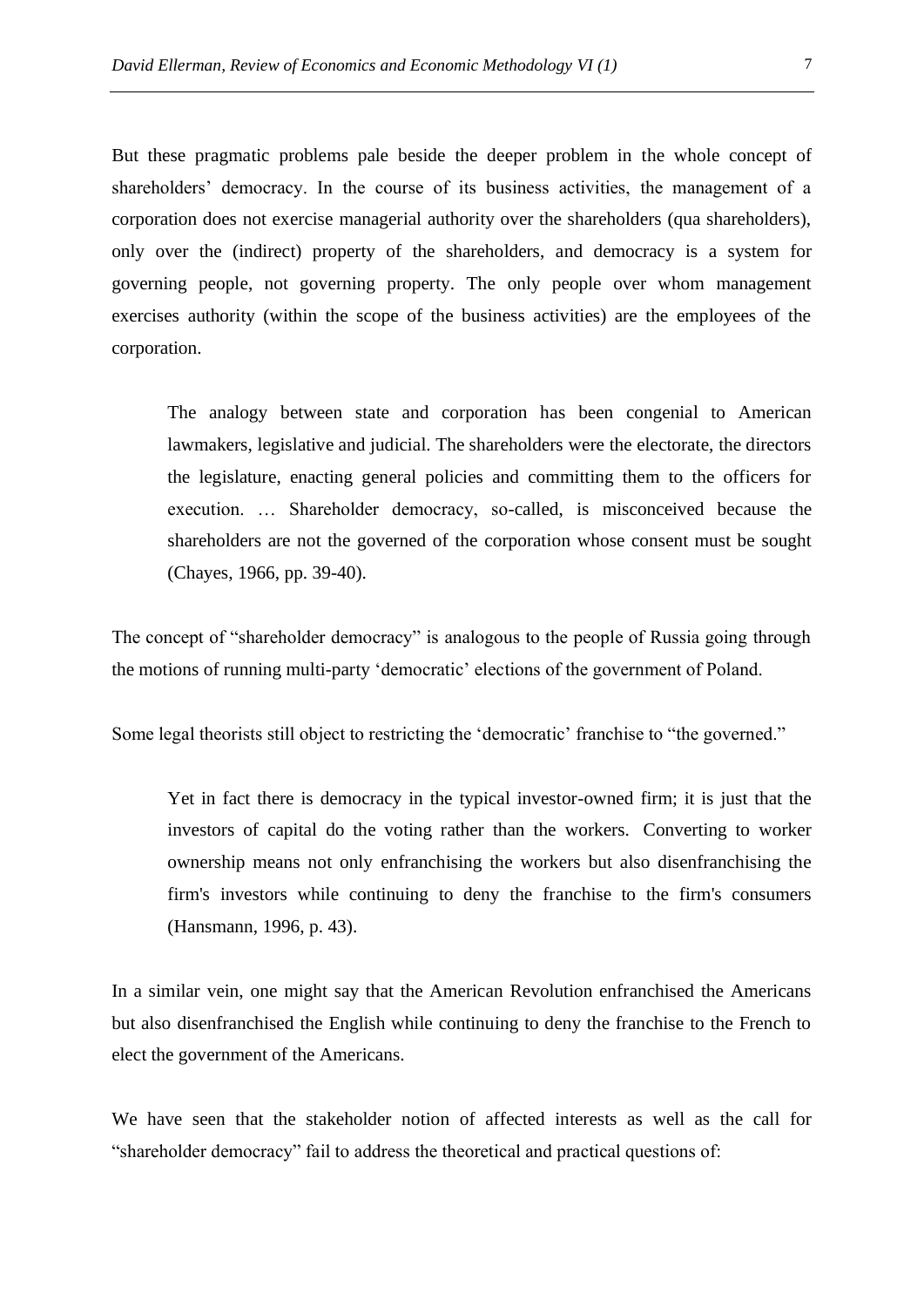- (1) who should legitimately control corporate management, and
- (2) who can do so effectively?

The democratic answer to the first question is: "*the people who are managed by the corporate management*," and the answer to the second question is: "*The only cohesive, workable, and effective constituency within view is the corporation's work force*" (Flynn, 1973, p. 106). In spite of Robert Dahl's mention of the affected interests principle (1970), when it came to later specifying "the alternative," he made no use of that principle or the stakeholders theory. He advocated instead "*a system of economic enterprises collectively owned and democratically governed by all the people who work in them*" 5 (Dahl, 1985, p. 91).

But these answers seem beyond the pale of almost all 'responsible' legal, economic, and political thinkers, so the kabuki theater of the 'corporate governance debate' will continue.

### **V. What About Managerial Capitalism Instead of Shareholder Capitalism?**

The notion that the shareholders, rather than managers, are the owners, members, and residual claimants in a corporation did not originate in Milton Friedman's newspaper polemic (1970) or in the neoliberalism of the Chicago School of Economics. Indeed, it was the reason why Berle & Means findings on the separation of ownership and control were considered problematic.

In the managerial versus shareholder capitalism debate, one idea originating from Berle himself (1959) was that management should be treated as a profession (like being a doctor or lawyer). In the large publicly traded corporations, the managerialist thesis was that managers are the custodians of essentially 'social' resources and should be bound by a professional code of ethics and by their fiduciary duty to respect the 'social' interests of all stakeholders. The perspective of managers as managing or governing *people* inside firms (e.g., Anderson, 2017) was ignored in favor of formulating the problem as one of *asset* management in the interests of 'society' as a whole. This idea differed from 'democratic socialism' in that the

<sup>&</sup>lt;sup>5</sup> The footnote reads: "In clarifying my ideas on this question I have profited greatly from a number of unpublished papers by David Ellerman, cited in the bibliography, as well as numerous discussions with and papers by students in my graduate seminar on The Government of Economic Enterprises and my undergraduate seminar on Democracy at Work."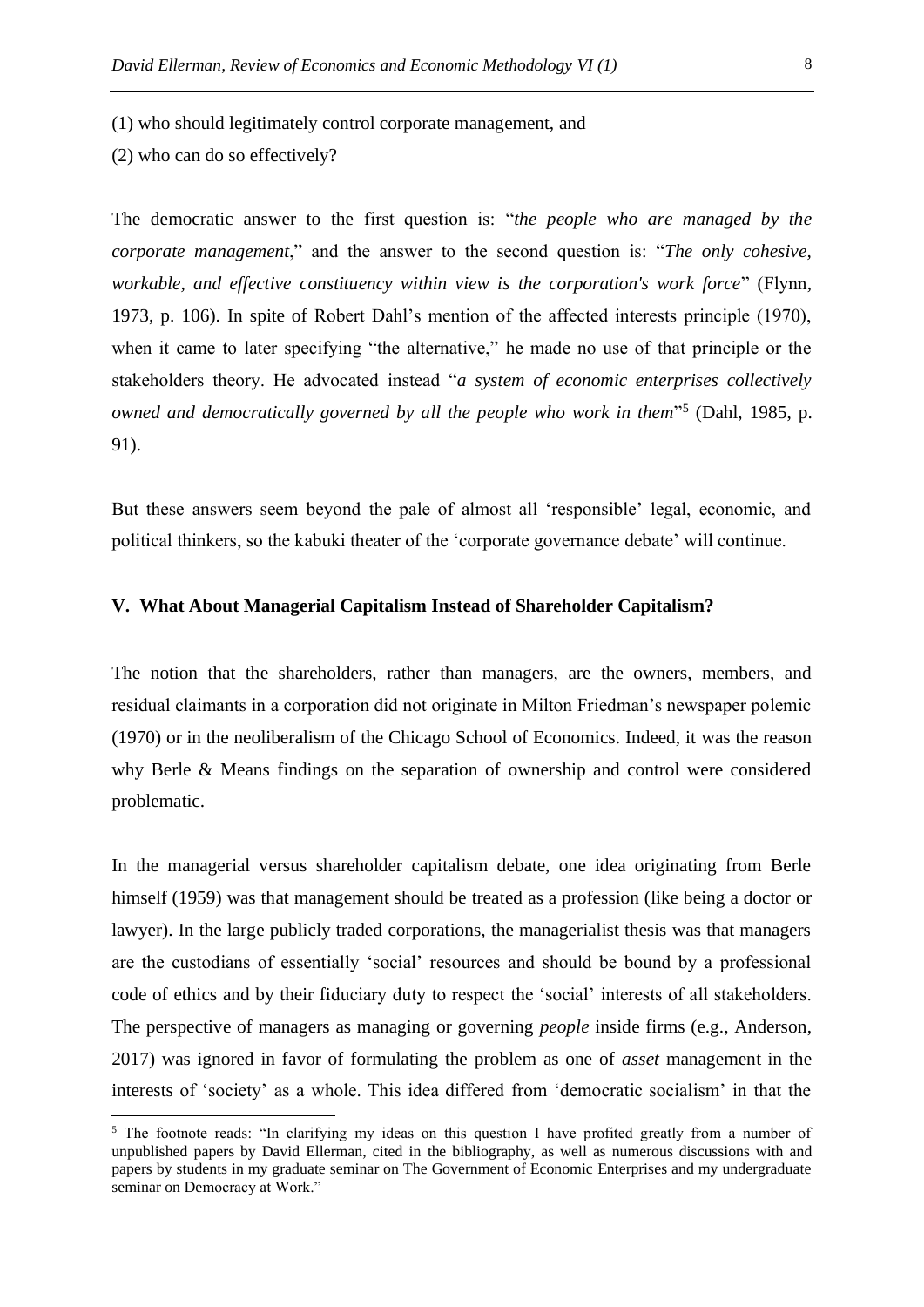managers were not the agents of a politically democratic government but were independent professionals bound by their own 'Hippocratic Oath' to further 'social' interests. But the managerialist conception did not include any actual accountability mechanisms or positive control rights on the part of 'society.' By being accountable to everyone, the reality would be that management, as a private sector version of the *nomenklatura*, would be accountable to no one but themselves.

The corporate governance debate between the managerialist and shareholder conceptions of capitalism came to some sort of turning point in the 1990's when managers found that they could sufficiently further their own interests through a variety of gimmicks such as stock options, virtual equity, and share appreciation rights (SARs) together with stock buybacks (to manipulate stock prices) while all the time pledging or at least feigning fealty to the idea of shareholder primacy. And accordingly, some legal theorists unconscionably declared "the end of history" by the victory of shareholder primacy in the corporate governance debate (Hansmann & Kraakman, 2000). Of course, the managers' true allegiance was shown in the ballooning CEO-to-worker ratios around 300 [depending on year and method, Mishel and Wolfe 2019] in corporate compensation and in their willingness to use corporate investment funds for stock buybacks to ensure that their own stock options were in the money, e.g., Lazonick (2018), and Lazonick & Shin (2020).

Now it seems that many elite corporate managers are getting tired of play-acting as if they were the hired hands of the shareholders and the agents of shareholder primacy. They seek a more dignified, if not glorious, role. The stakeholder theory provides them with an alternative cover story as they discover new 'social responsibilities' to the various interest groups—all without any hint of actual effective accountability mechanisms or source of legitimacy for that role, e.g., Business Roundtable (2019). And the pandemic has revealed the manifest hypocrisy in the whole effort (Goodman, 2020).

### **VI.What About Cooperative Corporations?**

The original conception of a corporation (in its Roman and medieval roots) was a group of natural persons engaged in certain joint activities "*that possessed a juridical personality distinct from that of its particular members*" (Tierney, 1982, p. 19). But the original idea of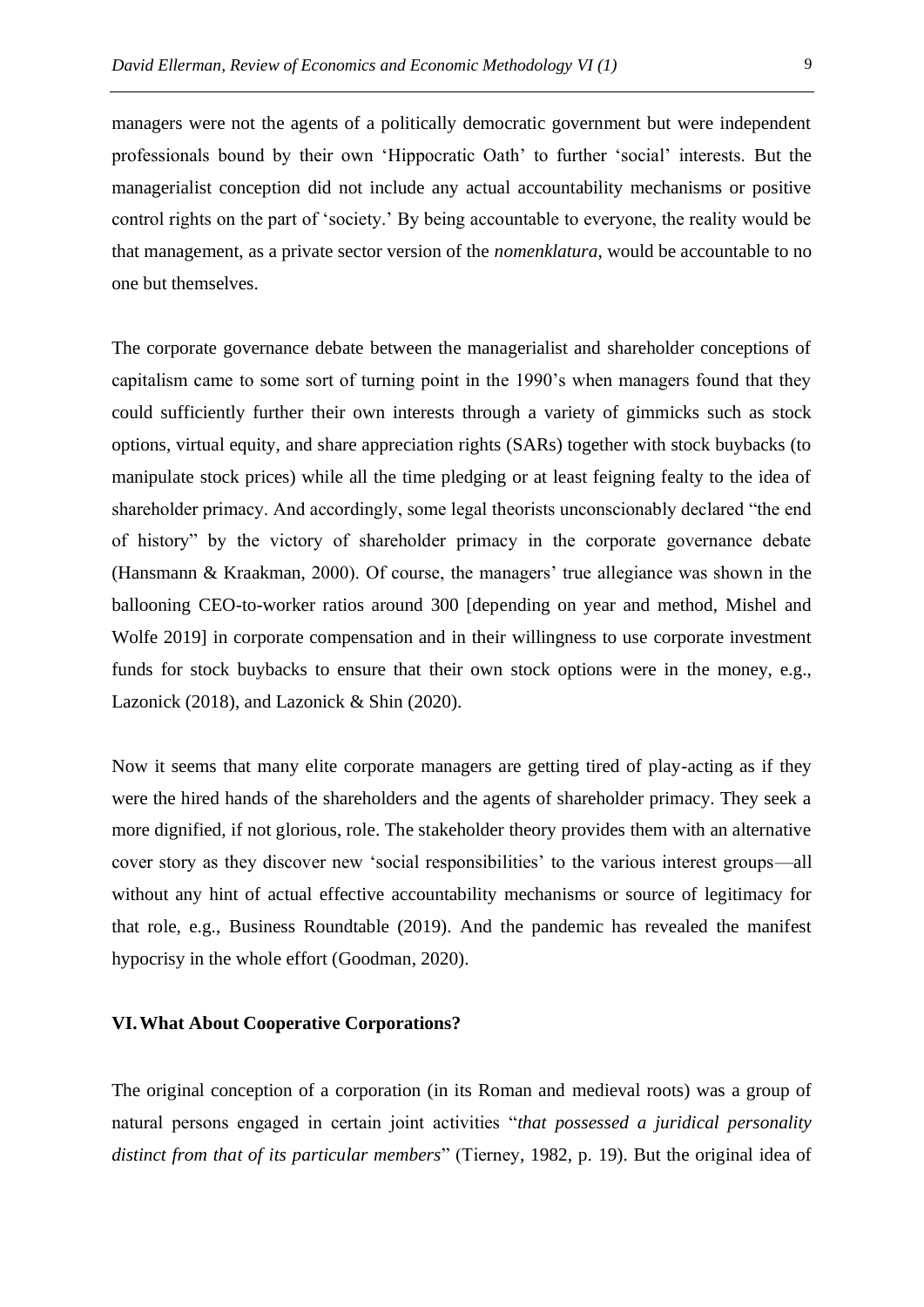these joint corporate activities *carried out by the members* was completely corrupted by having those activities actually carried out by the employees of the corporation—a change that fully developed when wage labor became the dominant form of work with the Industrial Revolution.

Many see the *cooperative* corporation as the revitalization of the idea of people joining together to carry out certain cooperative activities and to democratically govern those joint activities.

A co-operative is an autonomous association of persons united voluntarily to meet their common economic, social, and cultural needs and aspirations through a jointlyowned and democratically-controlled enterprise (International Cooperative Alliance, 2015, ii).

But this noble idea was quickly also undercut by the similar use of employees to carry out the actual cooperative activities—with the exception of worker cooperatives where the work is carried out by the members.

Consider a consumer cooperative. What is the cooperative activity carried out by the members? It is not consumption; that would be a commune or kibbutz. The activity carried out by the consumer-members is shopping in the cooperative which is a distribution business for food and other consumer goods. But those business activities are carried by the employees of the consumer cooperative—aside from the vestigial "work requirement" for members such as handing out cheese samples to customers for a few hours each month.<sup>6</sup> For instance, in an upscale consumer cooperative, many members were scandalized when it was discovered that some members were having their work requirement performed by their nannies or servants seemingly without any recognition that all the members have the same relationship to the employees of the cooperative.

The corruption of the cooperative ideal is even more pronounced in the agricultural marketing and processing cooperatives (e.g., Land O'Lakes or Ocean Spray), sometimes

<sup>&</sup>lt;sup>6</sup> Most consumer co-ops do not have a work requirement and thus they are perfectly mirrored by noncooperative supermarkets which give "members" a discount secured by showing a bar-coded "rewards card" at checkout.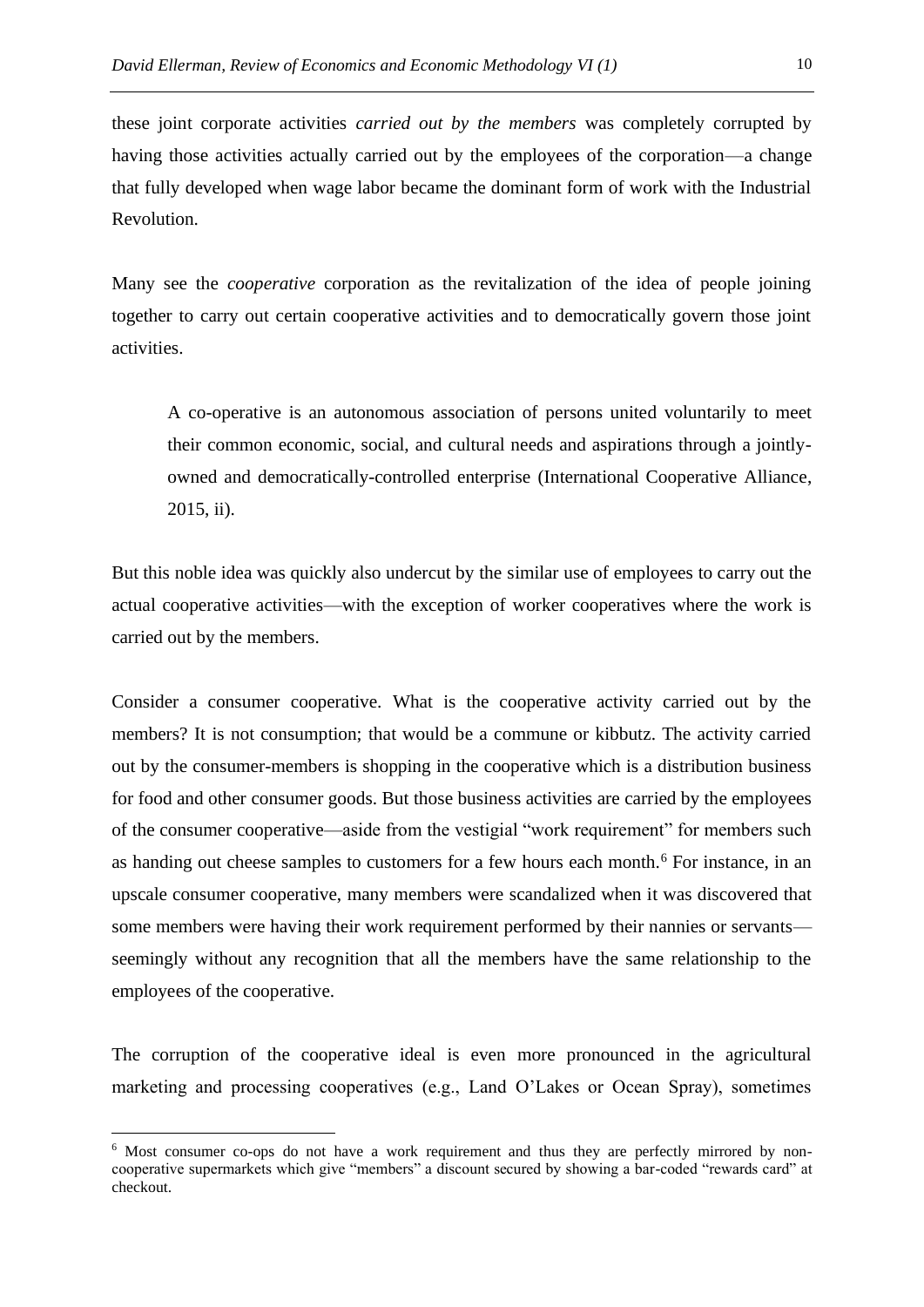called 'producer cooperatives,' where the members are supposed to be the farmers selling their raw products through the cooperative. The problem is not just that the 'farmers' may be agribusinesses running on hired labor but that the 'cooperative' activities in the huge processing facilities of the cooperative corporations are all carried out by employees.

Only in worker cooperatives are the actual activities of the corporation carried out by the members and the people governed by the management are the same members of the company.

### **VII. On Personal Rights and Property Rights**

To understand the difference between membership in a cooperative and ownership in a conventional corporation, one needs to understand the difference between personal rights and property rights. People usually have both types of rights. For instance, one's voting rights in a municipality are based on having the functional role of residing in the city, but those rights may not be bought or sold so they are personal rights, not property rights. In a cooperative corporation, the membership rights are based on the functional role of 'patronage' in the cooperative (e.g., working in a worker cooperative or shopping in a consumer cooperative). When membership rights are supposed to be based on having a certain functional or patronage role, then it makes no sense to treat them as alienable property rights. A 'buyer' may not have the functional role, and if the person had the functional role, there would be no need to 'buy' the rights.

It is easy to distinguish personal rights from property rights in terms of inheritability (or 'bequeathability'). When a person dies, personal rights like one's vote in municipal elections are extinguished while property rights like the votes of one's corporate shares are passed on to one's estate and heirs. When membership rights, as in a conventional corporation, may be inherited or in general, may be bought and sold, then they are property rights so then the members are usually referred to as "owners."

# **VIII. Is a Conventional Corporation a "Capital-Managed Firm" or a "Capital-Suppliers' Cooperative"?**

Does physical or financial capital play any special role vis-à-vis the conventional corporate ownership rights? For instance, labor certainly plays a special role in a worker cooperative with the assignment of the membership rights to those who work in the firm. Is there some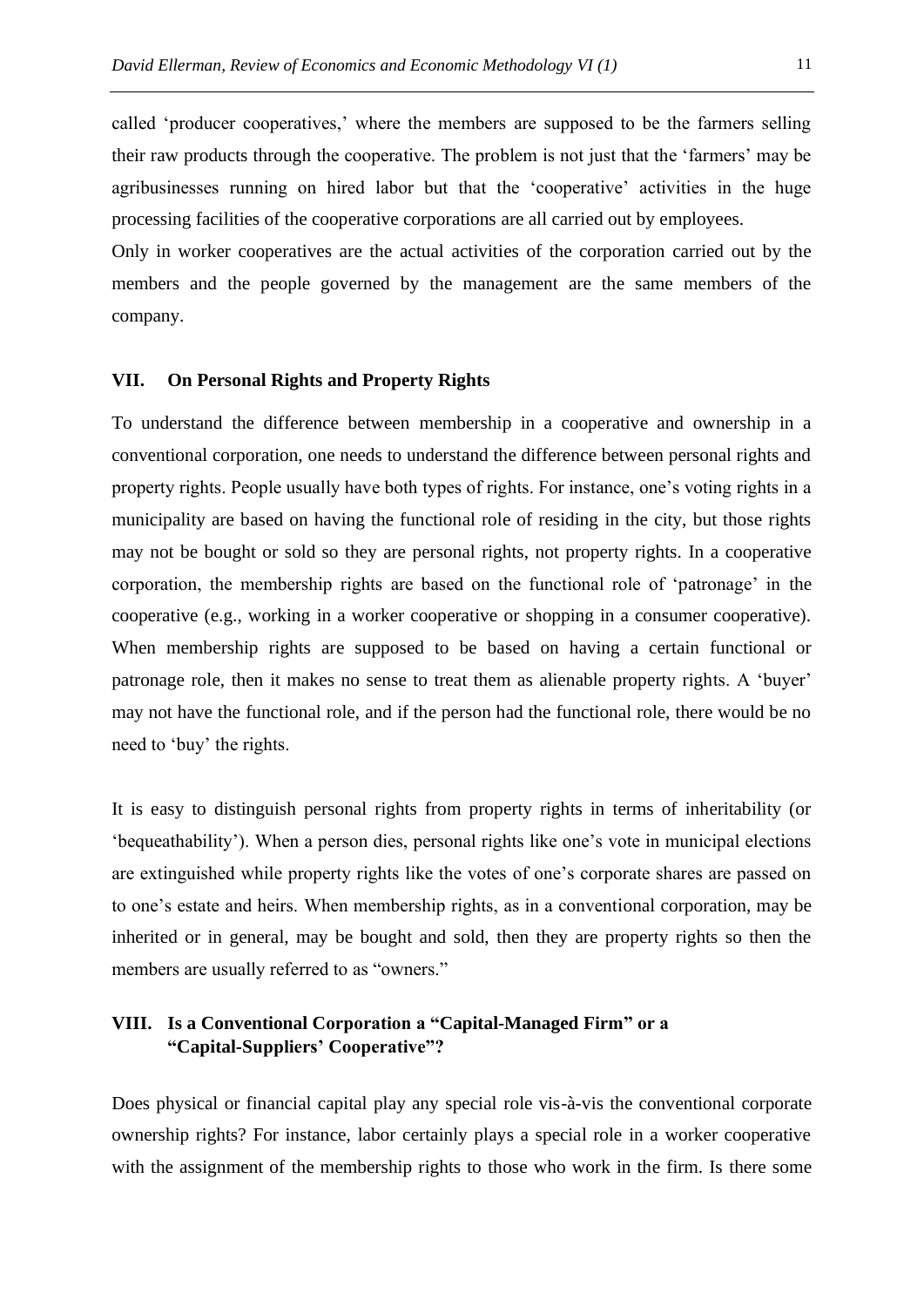similar structure for the shareholders as "capital suppliers" in the conventional joint stock<sup>7</sup> company?

In some of the literature of economics, a democratic firm like a worker cooperative is called a "labor-managed firm" or LMF (Vanek, 1977). Some researchers have tried to set up a neat symmetry between labor-managed firms and "capital-managed firms" (KMFs) in which the latter are identified with the conventional joint stock company, the "capitalist" corporation, e.g., Dow (2003). The membership rights in the KMFs supposedly go to the "capital suppliers" just as they go to the labor suppliers in the LMFs. Similar ideas seem firmly planted in the popular and academic consciousness. Somehow, the corporate ownership rights are based on the ownership of capital goods. The rights of the shareholder are supposedly based on the shareholder's supply or investment of capital in the company.

Perhaps the most thorough development of this theme is Henry Hansmann's (1990; 1996) treatment of the conventional joint stock corporation. To understand Hansmann's approach, we need to look at the general structure of cooperatives that assign the "membership rights" to the "patrons." The patrons are different in different types of cooperatives. Hansmann's theory is that the conventional corporation is essentially a "capital cooperative" or "lenders' cooperative" (1996, p. 14).

The members of the capital cooperative each lend the firm a given sum of money, which the firm uses to purchase the equipment and other assets it needs to operate (say, to manufacture widgets-or cheese). The firm pays the members a fixed interest rate on their loans, set low enough so that there is a reasonable likelihood that the firm will have net earnings after paying this interest and all other expenses. The firm's net earnings are then distributed pro rata among its members according to the amount they lent, with the distributions taking place currently, as dividends, or on liquidation. Similarly, voting rights are apportioned among members in proportion to the amount they have lent to the firm. To supplement the capital that it obtains from its members, the firm may borrow money from lenders who are not members but who simply receive a fixed rate of interest (which may be different from the fixed rate paid to members) without sharing in profits or control (Hansmann, 1996, p. 14).

<sup>&</sup>lt;sup>7</sup> For our purposes here, the arguments about joint stock companies also apply to limited liability companies  $(LLCs)$ .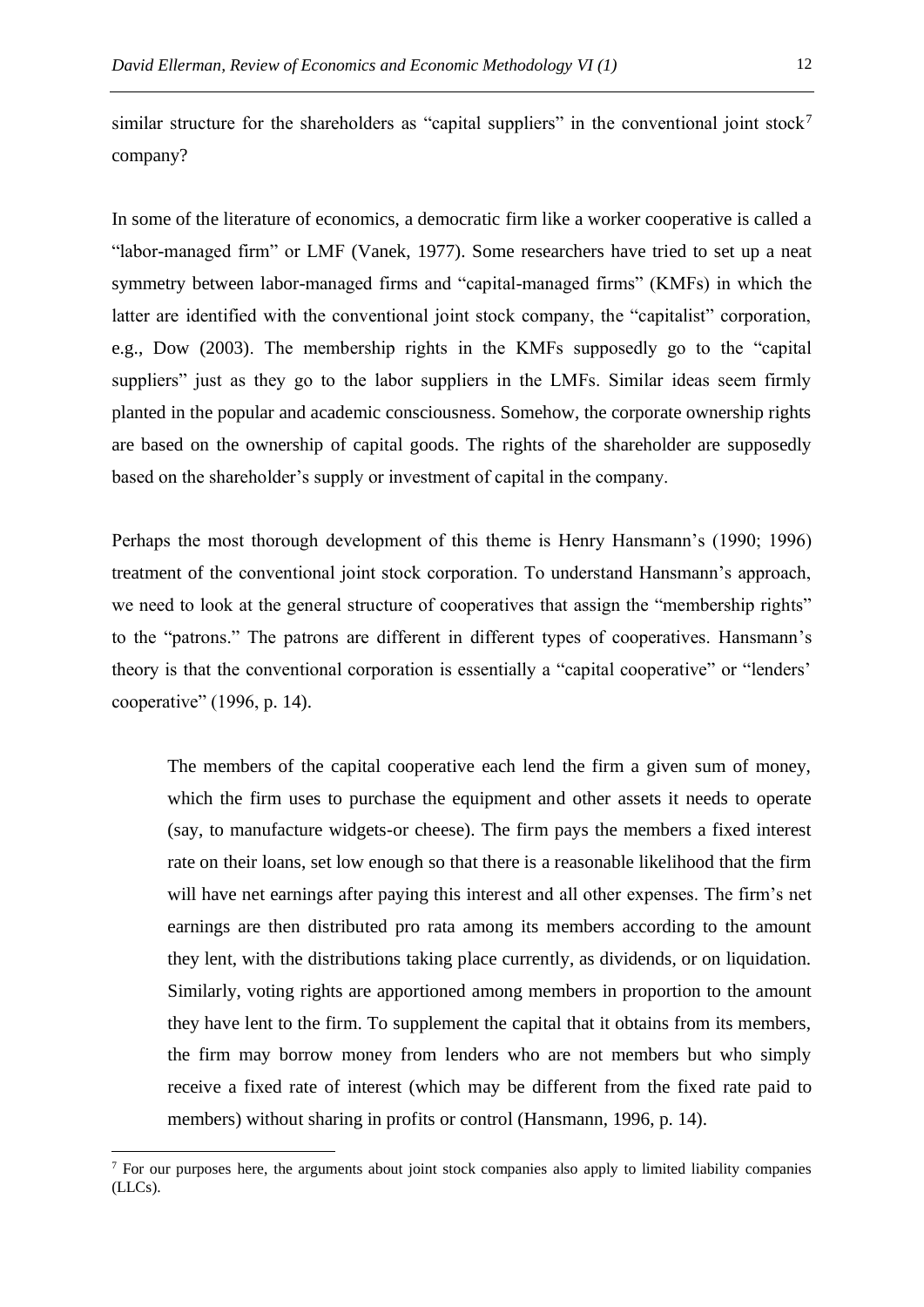Hansmann goes on to argue that this is "*precisely the structure that underlies the typical business corporation*" (1996, p. 14) in which we interpret the lender-members as the shareholders and their fixed interest rate as zero.

Hansmann is clear that shareholders who bought shares on the secondary market are not direct suppliers of capital, but for the sake of argument we can join him in a generous interpretation of a secondary shareholder as being an indirect "capital supplier." Also, one should note that shareholders who buy higher valued new shares have the same share rights as those who bought them cheaply.

The real problem in the thesis is that shares can be obtained for any of the reasons that any property is transferred. To attract a prized employee, a company might issue new shares as a signing bonus. Workers might receive new shares in lieu of or in addition to cash wages. Or one could receive shares for any consideration whatever. And one can receive shares in return for no consideration, that is, as a gift or inherited property. In summary, shares may be acquired in any of the ways that property may be acquired:

- 1. Creating shares by the founders of a corporation;
- 2. Purchased from an existing corporation for money;
- 3. Purchased from other shareholders;
- 4. Acquired as a labor, hiring, or other bonus;
- 5. Acquired as a gift for no consideration; or
- 6. Inherited.

There is no necessary connection between acquiring shares and supplying capital to the corporation (number two above). One can repeat the argument for any other sort of property such as a car. If someone says "owning a car" is characterized by the role of "paying money to a car company," then the statement is easily refuted by pointing out that one can own a car by: 1) building it from spare or junk parts, 2) buying it from a car company , 3) buying it second-hand, 4) getting the car as a bonus or prize, 5) getting the car as a gift, or 6) inheriting a car. There is no exclusivity or necessity in the #2 reason.

What is the alternative hypothesis? Start with the idea of a cooperative in which the membership rights are assigned to those who have a certain patronage role, as in a worker,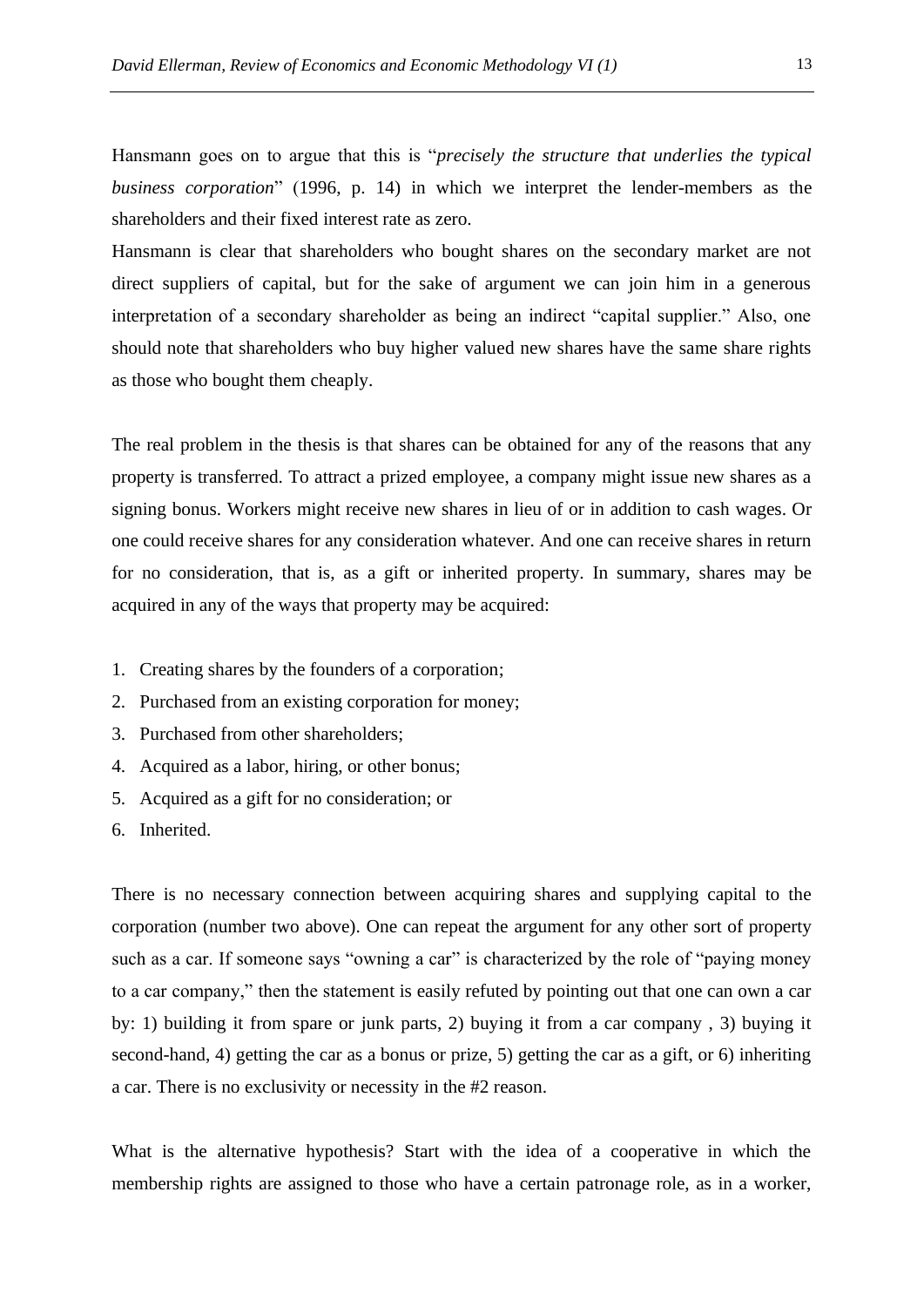consumer, or marketing cooperative. Then, take the limit as the patronage role goes to zero. In the limit, the membership rights would become free-floating with no patronage prerequisite necessary to qualify one for membership. With the patronage requirement vacated, the shares (which represent the underlying membership rights) become just freelytransferrable pieces of property that can be acquired for any of the usual reasons listed above. The conventional joint stock corporation is not a "capital cooperative" or capital-patronage cooperative; it is the *'zero-patronage cooperative'* corporation. The shares (representing the membership rights) in the mis-named "capitalist" corporation are simply free-floating property rights. The joint stock company is not like a cooperative in which the "patronage" is supplying capital; it is the limiting case of no patronage.

In this manner, one arrives at the notion of a *universal corporation* whose shares are freefloating property unattached to any role of supplying labor or capital or patronizing the company in any way or being related to the company in any other way (than as "shareholder"). A little more thought reveals that this is exactly what the joint stock company has become. This, in part, accounts for the flexibility, staying power, and world-wide use of this legal form. This approach shows the unique limiting role, and hence, universality of the so-called "capitalist" corporation. If it did not exist, it would be soon reinvented in the current legal system.

Hansmann's work nevertheless reminds us that "membership" is the basic analytical concept that cuts across associations, cooperatives, and conventional joint stock corporations. Indeed, Hansmann points out that "All firms are cooperatives" (2013) but with different criteria for membership. And contrary to Hansmann's idea of a "capital-suppliers cooperative," membership in a joint stock corporation is the limiting case of being devoid of any qualifying role—unlike, say, residence in a municipality that is required to vote in city elections. Hence corporate membership rights become free-floating property rights that may be freely bought and sold, rather than qualified for or earned.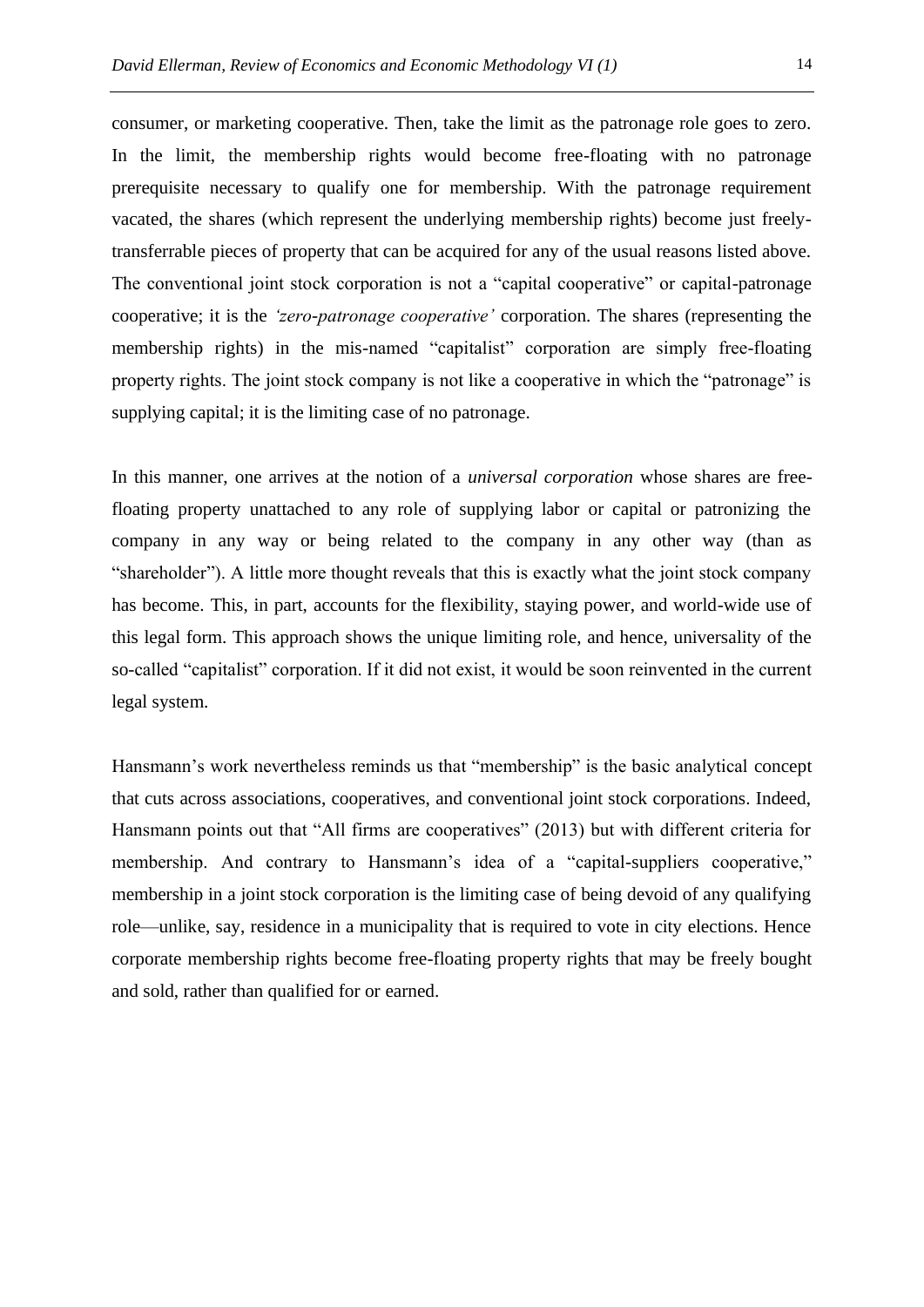#### **IX.What are the Rights of Capital?**

#### **X. The Fundamental Myth**

We have argued that membership in the conventional corporation is not legally based on supplying capital to the corporation. This misconception about corporations being capitalbased is usually accompanied by a far more basic falsehood that might be called the fundamental misconception about the rights of capital in the current economic system.

The *fundamental myth* is that the discretionary decision-making control rights over a productive process and the rights to the product of that process are legally part and parcel of the ownership of the capital assets used in the process, i.e., the "ownership of the means of production."<sup>8</sup> The point is not that capital should not have those rights but that capital in fact does not have such legal rights in the current legal system.

Throughout the last century, the 'Great Debate' raged between (so-called) Capitalism and Socialism/Communism over:

The classical distinction between firms with privately-owned production means and firms with publicly-owned production means. In this case one will have capitalism on the one hand and two or more forms of socialism on the other… (Jossa & Cuomo, 1997, p. 113).

But that whole debate was ill-posed from the beginning since it (like the very name "capitalism") was based on a misconception about the rights of capital. It is often said that Marx did not give specifics about his vision of socialism or communism. But if one spends one's adult life condemning X (e.g., *private* ownership of the means of production), then it is clear that one's image of a better society will not have X. Hence the alternative of socialism or communism in the Marxist tradition *had* to have social, public, or state ownership of the means of production along with substantial non-market allocation—as indeed was the case in every Marxist country.

<sup>&</sup>lt;sup>8</sup> I am using "capital" in the older sense of capital assets used in production, i.e., the "means of production," not in the sense of wealth in general as in the works of Piketty (2014 and 2020).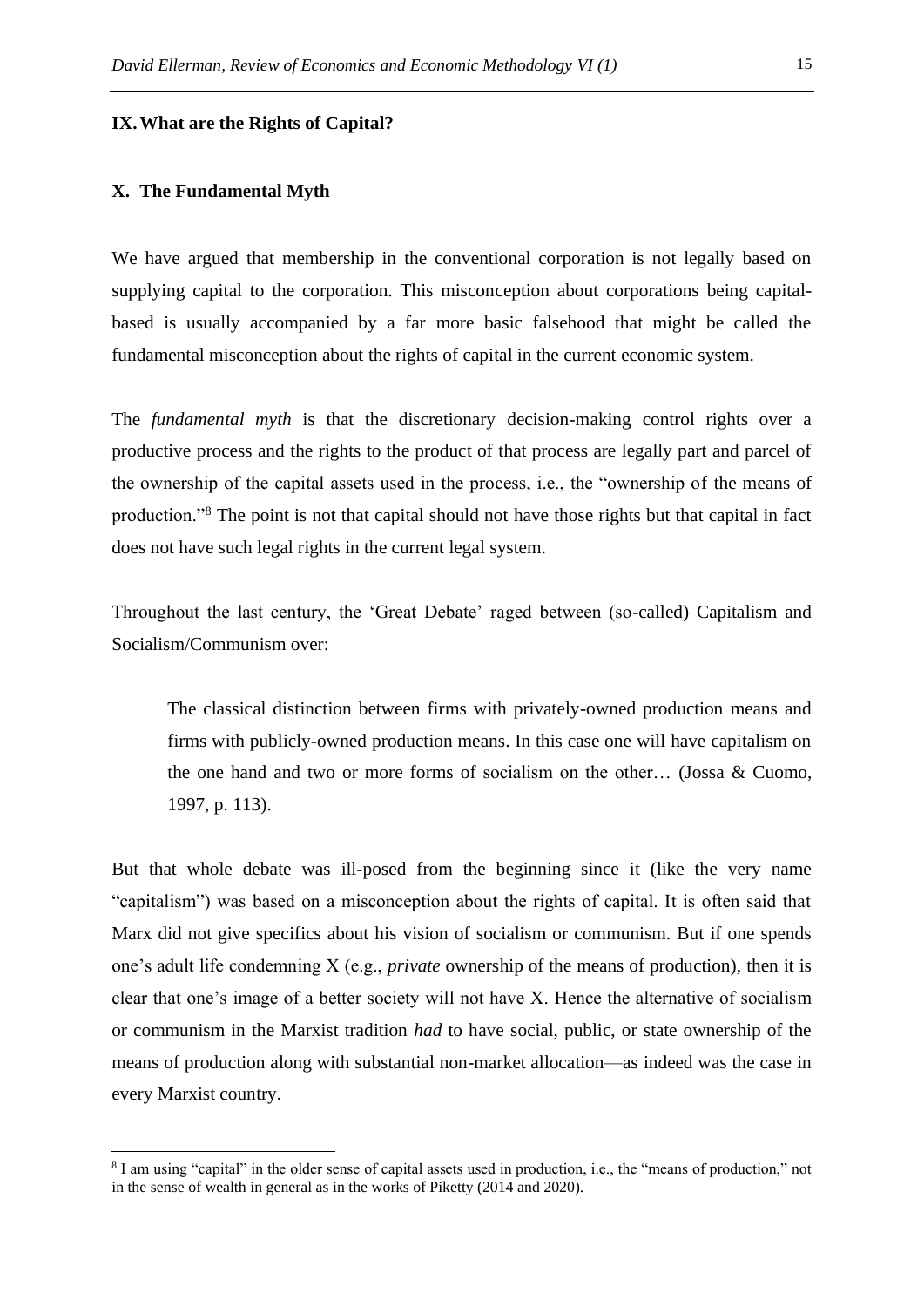Marx also popularized the capital-based phraseology of "capitalist" and "capitalism." To understand Marx's (mis-)conception of the "rights of capital" embodied in the "ownership of the means of production," one must go back to the medieval notion of dominion based on the ownership of land. What today we might call the "landlord" was then the Lord of the land exercising both political/juridical control over the people living on the land and the rights to the fruits of their labor. As the legal historian, Frederic Maitland (1850-1906), put it: "ownership blends with lordship, rulership, sovereignty in the vague medieval *dominium*...." (Maitland, 1960, p. 174). Or as the German legal scholar, Otto von Gierke (1841-1921), put it simply: "Rulership and Ownership were blent" (Gierke, 1958, p. 88).

It is this medieval notion of dominion associated with the ownership of land or 'landism' that Marx carried over to the ownership of capital in his conception of 'capitalism.'

It is not because he is a leader of industry that a man is a capitalist; on the contrary, he is a leader of industry because he is a capitalist. The leadership of industry is an attribute of capital, just as in feudal times the functions of general and judge were attributes of landed property (Marx, 1977, Chap. 13, pp. 450-451).

Marx's blunder has been a staple of socialist thought ever since as was pointed out by Bo Rothstein.

It is astonishing that a hundred years of socialist thought have not confronted the basic capitalist idea—that owners of capital have the right of command in the relations of production. The idea behind nationalization, wage earner funds, and the like is in fact fundamentally the same idea as that on which capitalism is based, namely, that ownership of capital should give owners the right to command in the production process (be they democratically elected politicians, state bureaucrats/ planners, workers' representatives, or union officials). Indeed, this is a nice example of what Antonio Gramsci called bourgeois ideological hegemony (Rothstein, 1992, p. 118).

The defenders of 'capitalism' are more than happy to accept this view that the management rights ("leadership of industry") and the rights to the product are all "an attribute of capital," of the "ownership of the means of production." Then any change in the employer's role can be pitched as a violation of "property rights."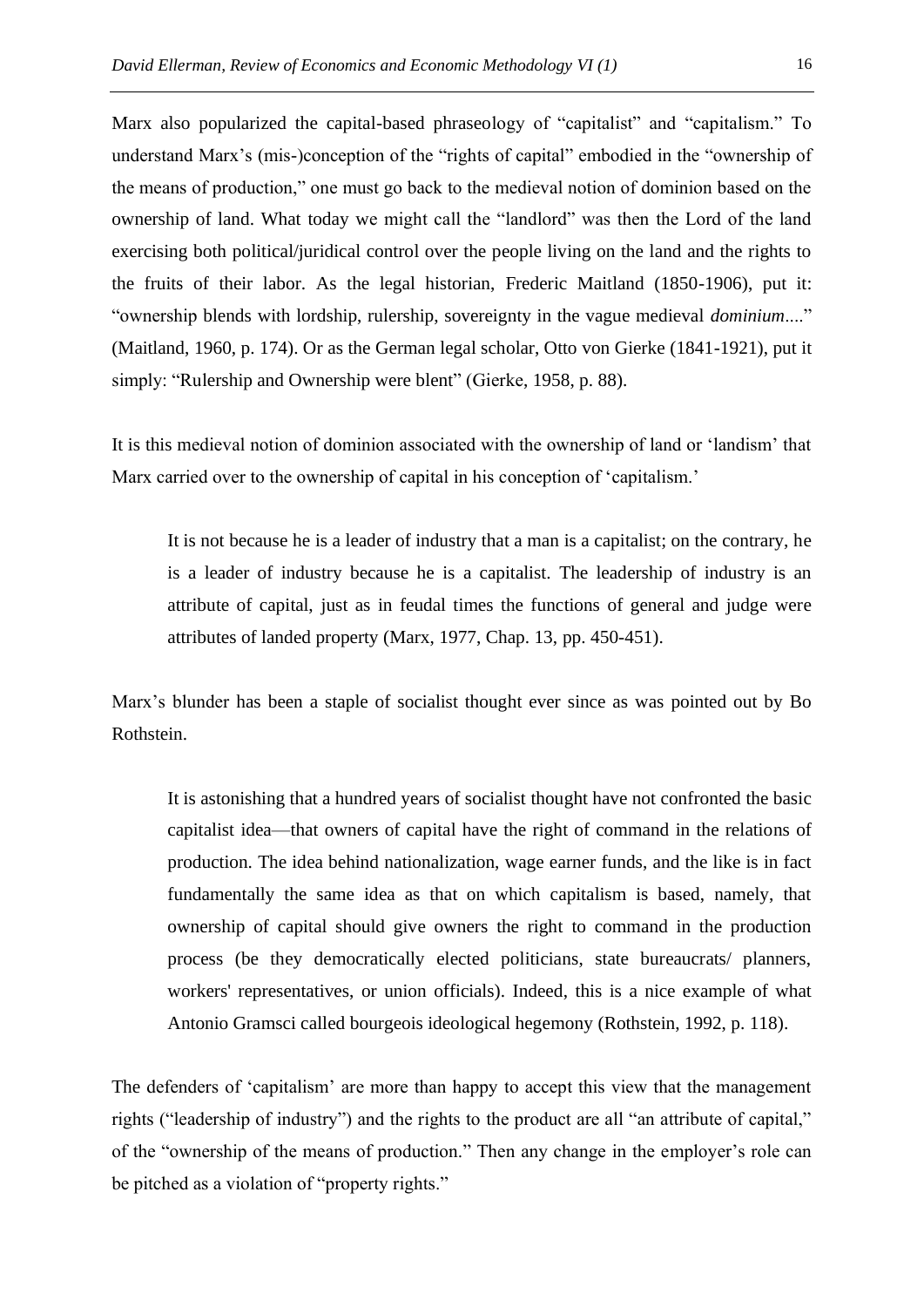#### **XI.What is Wrong With the 'Fundamental Myth'?**

The myth is factually incorrect; there are no such rights of capital in the so-called "capitalist system." In spite of Marx's imprimatur and the constant ideological assertion of the "rights of capital," it takes nothing more than an understanding of the *renting out of capital* to see the fallacy.

Suppose capital assets are *rented out* to another legal party who buys, hires, or already owns the other inputs and who undertakes a productive process. Then that legal party, by virtue of being the hiring party (not the owner of the capital assets), exercises the discretionary management rights within the limits of the input contracts (i.e., the management rights) over that process and has ownership of whatever product is produced.

Capital is in fact routinely rented out. In addition to banks and other financial firms in the business of loaning out financial capital, real estate companies, equipment rental companies, and computer hardware companies are also in the business of hiring, renting, or leasing out physical capital assets.

Let us consider some simple examples. When an individual owns, say, a widget-making machine, then it is easily understandable that the machine could be rented out. But if the individual forms a corporation and puts in the machine and other capital as initial capital, then many people think that the individual's ownership of the corporation somehow makes a fundamental difference in the logic of rentability as if the machine can no longer be rented out. But the machine, of course, may still be rented out in which case the owner of the corporation does not have the management or product rights in the going concern operation using that machine. The process of incorporation does not miraculously transubstantiate the ownership of a capital asset into the ownership of the net results produced using the capital asset in a going concern.

The identity of the legal party holding those management and product rights in a going concern is legally determined by the pattern of market contracts, i.e., by who hires or rents what or whom, not by the prior ownership of capital.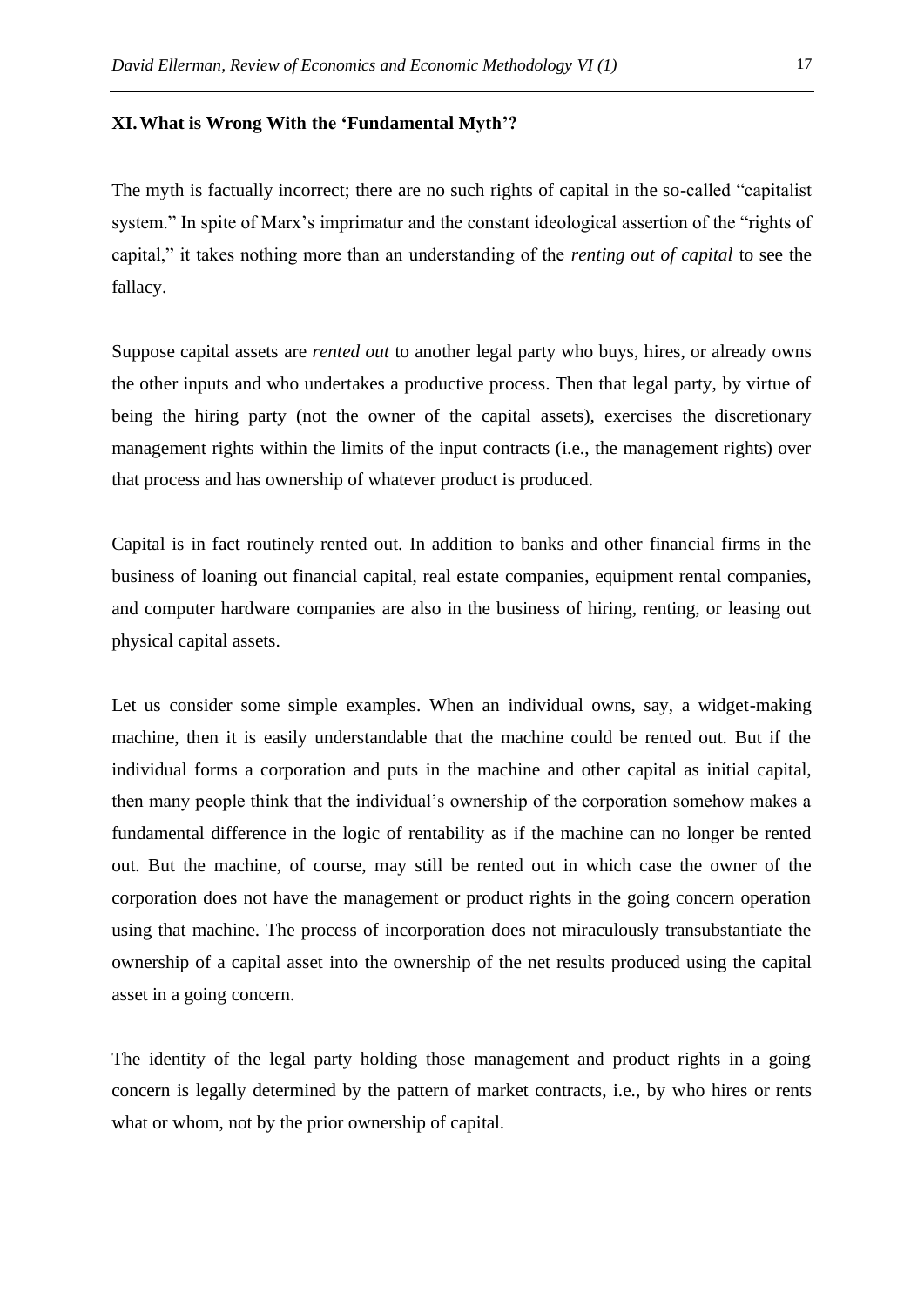This *contract theory of the power over the corporation* fundamentally changes the parameters for establishing economic democracy. Not realizing the importance of this logic has probably been the second most important mistake by the socialist and Marxist left over the last hundred years (Rothstein, 2020, p. 10).<sup>9</sup>

This is a conceptual point about the structure of property rights in the current system and is not about the bargaining power (typically in the hands of capital owners) or transaction costs involved in renting capital out of a corporation or renting people into a corporation.<sup>10</sup>

The ownership of capital gives the owner the negative control rights over the use of the capital as in: "*No, you may not use this machine, building, or land*." This right is sufficient to make those who nevertheless use the machine, building, or land into trespassers—but it does not automatically make them into employees.

Central to ownership is the right to exclude others from contact with an item. Ownership thus gives the owner of an item the right to control the uses to which others put it in the sense that he may veto any use of it proposed by someone else. But it does not give him any right to tell anyone to put that property to the use that he wants. It is not a right to command labor (McMahon, 1994, p. 16).

The positive discretionary control or management rights over employees legally come from the employer-employee contract, not the ownership of the capital the employees are using.

### **XII. The Briggs Manufacturing Example**

It is the pattern of contracts (who hires what or whom) that determines who owns the product produced using some of the corporation's assets (which could be leased out). In addition to the fundamental myth being involved in a common misunderstanding of the "ownership of a

<sup>9</sup> Rothstein considers the foremost mistake to be "*that the industrial working class would be the engine behind a new (socialist) mode of production*" (2020, p. 10).

<sup>&</sup>lt;sup>10</sup> The author has been making this distinction between the corporation and the contractually-defined firm-as-agoing-concern for over 40 years (Ellerman, 1975). A French legal scholar, Jean-Philippe Robé, has independently made essentially the same distinction between the corporation and "*the firm—the organization built via contracts transferring control over resources to the corporations used to legally structure the firm*" (Robé, 2011, 4). For instance, paying attention to this distinction in the previous quote from Rothstein, it would read the "*contract theory of the power over the [firm]"* (Rothstein, 2020, 10).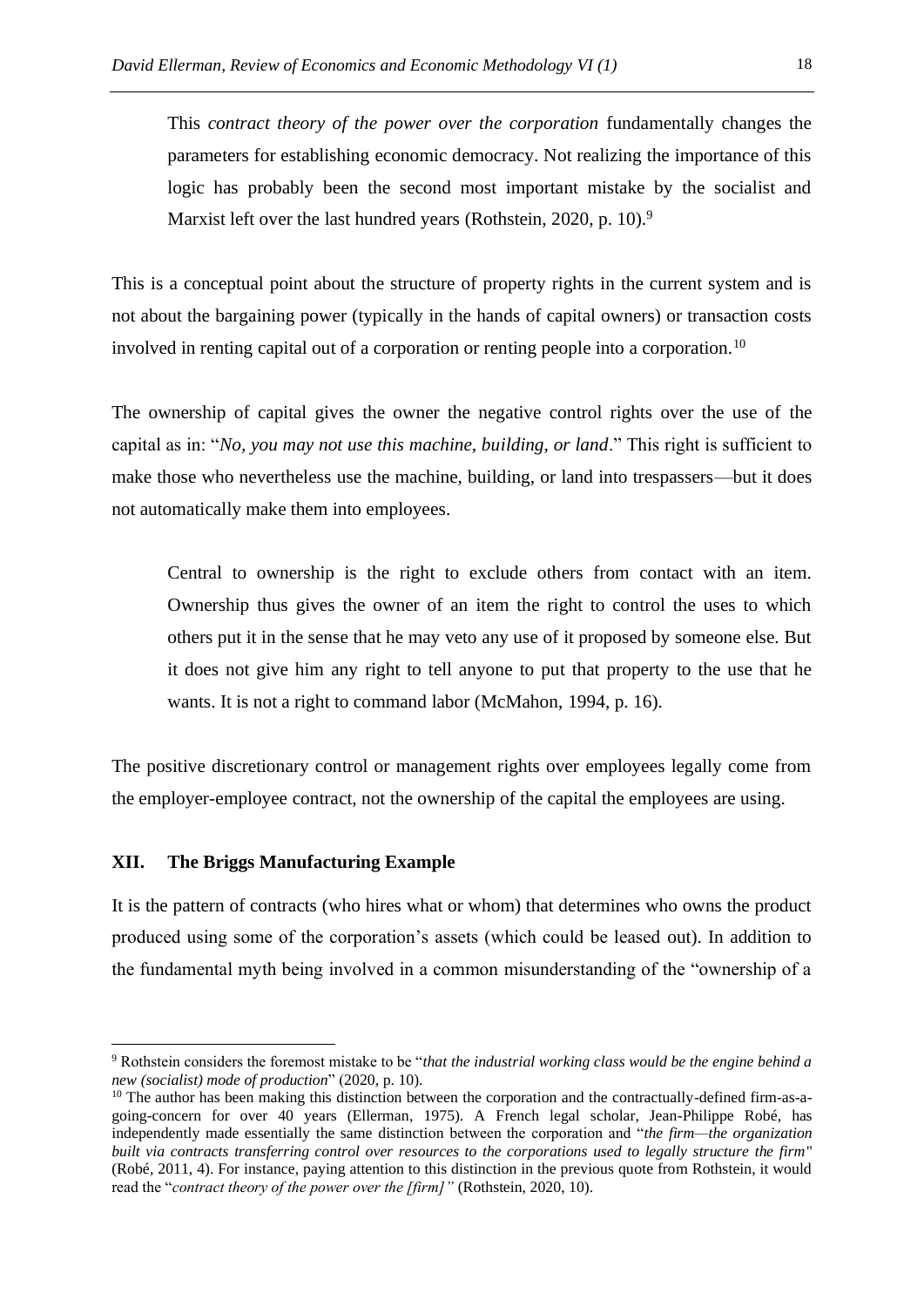corporation," it is also expressed in the usual notion of "owning a factory." But the simple logic of the rentability of capital does not stop at the ownership of a whole factory.

In the early 1950s, an automobile manufacturer, the Studebaker-Packard Corporation, had the Packard bodies produced in the Detroit Conner Avenue plant of the Briggs Manufacturing Company. After the Briggs founder died, all twelve of the U.S. Briggs plants were sold to the Chrysler Corporation in 1953. "*The Conner Ave. plant that had been building all of Packard's bodies was leased to Packard to avoid any conflict of interest*" (Theobald, 2004).

This actual example illustrates the vacuity of the usual idea that "being the firm" is determined by "the ownership of the corporation." Where was the "ownership of the corporation" that included the ownership of the car-bodies coming off the assembly line or the management rights over that production process? Of course, the shareholders in Studebaker-Packard owned that company and similarly for the shareholders in Chrysler, but that did not answer the question of "who is the firm" in that going-concern operation in the Conner Avenue plant. That was determined by pattern of the new market contracts—by who hires, rents, or leases what or whom. Studebaker-Packard leased the factory from Chrysler. Then the Studebaker-Packard Corporation would hold the management rights over the hired workers and product rights for the operation of the factory owned by the Chrysler Corporation.

In spite of the logical argument and factual examples, most economists and legal theorists seem unwilling to draw out the implications of capital being rentable. Of course, conventional economists and legal thinkers *can* understand that capital can be rented out, but they find no convenience in drawing out the consequences. Out of learned ignorance or intellectual lassitude, they assume the fundamental myth which serves as the *pons asinorum* in the understanding of the "rights of capital" and in the theory of capital and corporate finance theory of the economists (see below). For them, it is a bridge too far.

#### **XIII. Sorry Karl, Even the Name "Capitalism" is a Misnomer!**

In the Middle Ages, there was little or no developed market for renting out land, so those governance and product rights were rolled into the medieval notion of land ownership as dominion. But capital assets, including land for that matter, are *routinely* rented out in our socalled 'capitalist' system. Given the central role of the Marxist notion of the "ownership of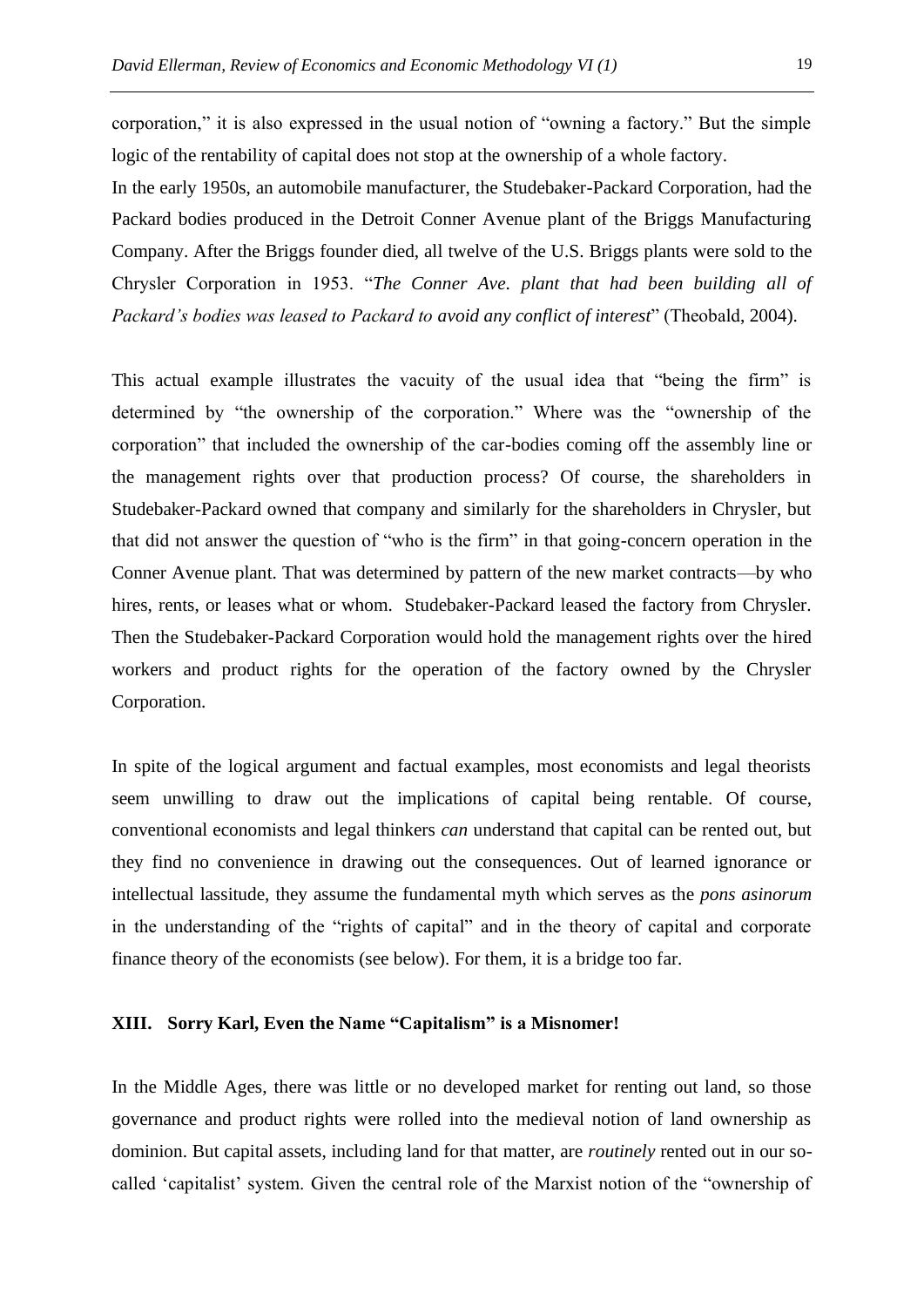the means of production," it may be understandable why Marxists cling to the fundamental myth and the "capitalist" phraseology as a matter of quasi-religious dogma.<sup>11</sup> Many defenders of the 'capitalist' system seem equally dogmatic in failing to think through the consequences of capital being rentable in a private property market economy.

There was, however, one economist who stood out as the most philosophically and economically sophisticated defender of the so-called "capitalist" system—and he didn't call it by that name. He was Frank Knight (1885-1972), one of the founders of the Chicago School of Economics. Knight was perfectly clear on "capitalism" being a misnomer and on Marx's role in propagating that myth about capital ownership.

Karl Marx, who in so many respects is more classical than the classicals themselves, had abundant historical justification for calling, i.e., miscalling—the modern economic order "capitalism." Ricardo and his followers certainly thought of the system as centering around the employment and control of labor by the capitalist. In theory, this is of course diametrically wrong. The entrepreneur employs and directs both labor and capital (the latter including land), and laborer and capitalist play the same passive role, over against the active one of the entrepreneur. It is true that entrepreneurship is not completely separable from the function of the capitalist, but neither is it completely separable from that of labor. The superficial observer is typically confused by the ambiguity of the concept of ownership (Knight, 1956, 68, fn. 40).

The current system is not characterized by capital being unrentable, but by *both* persons and capital goods being legally rentable.

Since slavery was abolished, human earning power is forbidden by law to be capitalized. A man is not even free to sell himself: he must *rent* himself at a wage (Samuelson, 1976, 52 [his italics]).

<sup>&</sup>lt;sup>11</sup> The point here is that Marx was wrong in adopting the fundamental myth that the product and management rights are part of the ownership of the means of production—"*the second most important mistake by the socialist and Marxist left over the last hundred years*" (Rothstein, 2020, 10). Instead of understanding the point, many will just think of other reasons to use the name "capitalism," e.g., to refer to the banality that organized capital has overwhelming bargaining power over unorganized workers.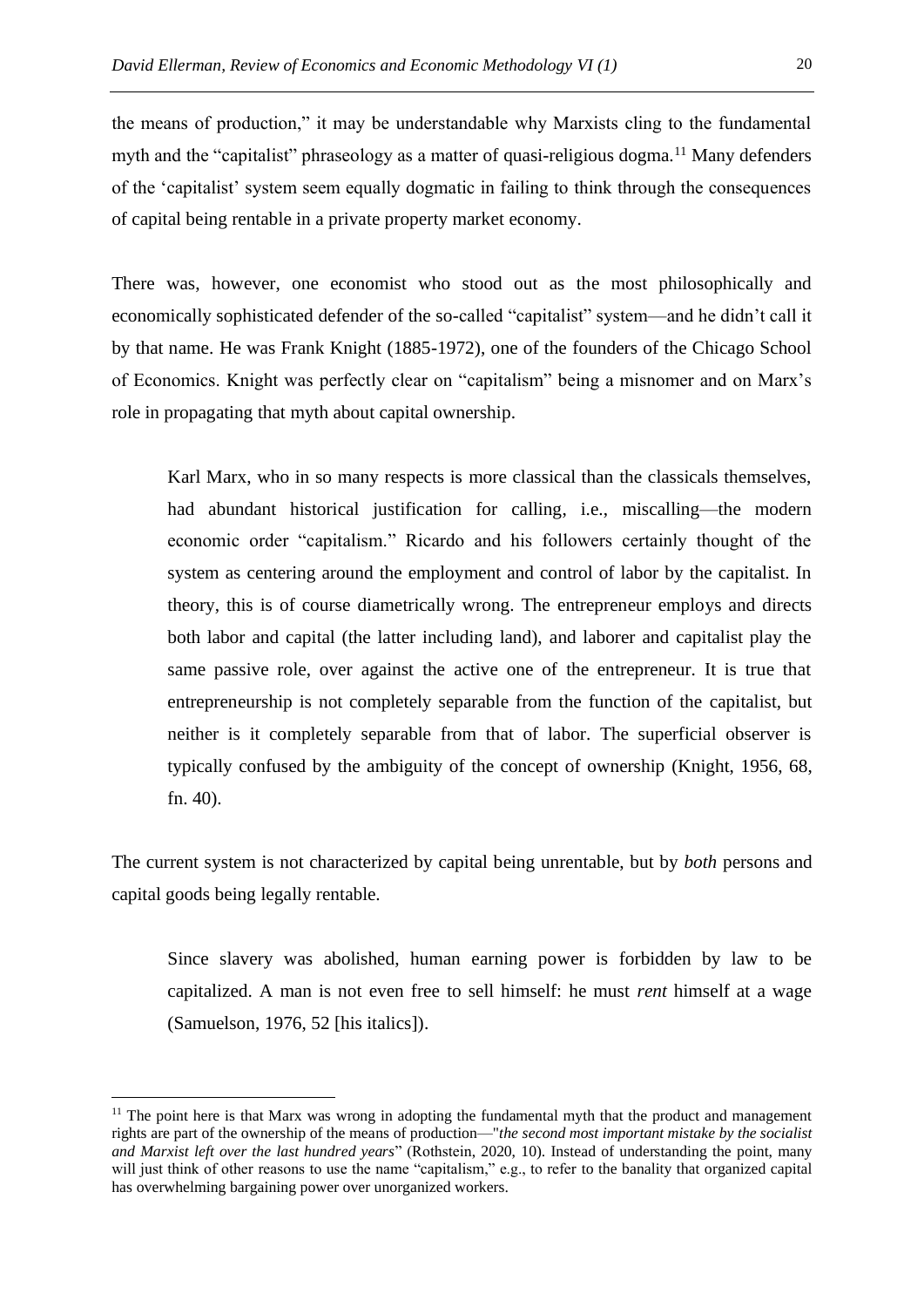Similar remarks are made by other economists.

The commodity that is traded in the labor market is labor services, or hours of labor. The corresponding price is the wage per hour. We can think of the wage per hour as the price at which the firm rents the services of a worker, or the rental rate for labor. We do not have asset prices in the labor market because workers cannot be bought or sold in modern societies; they can only be rented. (In a society with slavery, the asset price would be the price of a slave.) (Fischer et al., 1988, p. 323)

A better name for the current system is the *human rental system* (Ellerman 1992, 2015, 2021) which differs importantly from the previous system where workers were owned rather than rented. Moreover, the human rental relation is voluntary in the usual juridical (and un- 'theorized') sense of the word.<sup>12</sup>

Given the bargaining power enjoyed by corporations and the transaction costs involved in currently reversing the contract between capital and labor, it is almost a truism that people will be rented by the owners of capital, not capital being rented by people. But where the labor movement has contractually or legislatively succeeded in linking some protections to the formal "employee" role, some businesses have created even less protected de facto 'employees' by representing them as "independent contractors" in the gig economy.

It is a shame that so many economists and conventional classical liberals think that since they and Marxists all agree on the "rights of capital" that it must be a valid characterization of the misnamed 'capitalist' system. Frank Knight had the intellectual clarity to draw out the consequences of capital being rentable for the "superficial observer" who cannot get beyond easily refuted banalities about the "rights of capital." Capital is rentable in any private property market economy and "in a free society the larger part of the productive capacity employed (as matters stand today in a typical Western nation) consists of the services of human beings themselves, who are not bought and sold but only, as it were, leased" (Knight, 1936, p. 438). And it is that hiring, renting, or leasing of persons that is the characteristic feature of the current system.

<sup>&</sup>lt;sup>12</sup> We are not indulging in the usual left-wing parlor game of escalating one's theorized notion of "voluntariness" so as to exclude the employment contract—and thus stay within the conventional classical liberal criterion of voluntariness as being necessary and sufficient condition for accepting a legal contract instead of developing the notion on inalienable rights that descends in the Abolitionist and Democratic Movements.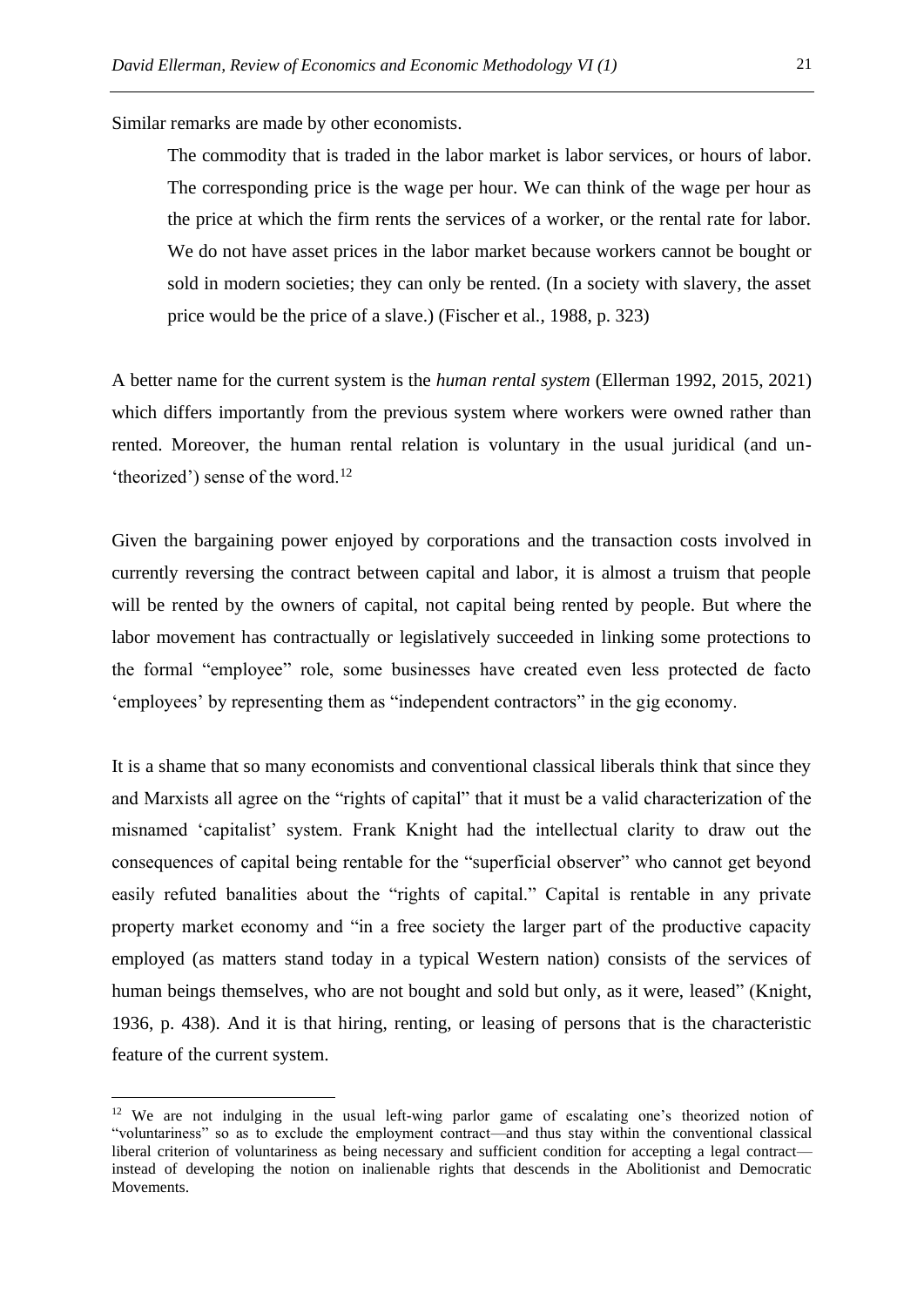# **XIV. How Does the Fundamental Myth Occur in Capital Theory and Corporate Finance Theory?**

Such a fundamental misunderstanding of the rights of capital is sure to show up in conventional Economics in the theory of capital and corporate finance theory (see Ellerman, 1992). Even John Maynard Keynes (1883-1946) was not immune to this sophisticated version of the fundamental myth. He saw the rights to the net returns from using a capital asset in a going concern as being attached to the capital asset—as if the asset could not be rented out.

When a man buys an investment or capital-asset, he purchases the right to the series of prospective returns, which he expects to obtain from selling its output, after deducting the running expenses of obtaining that output, during the life of the asset (Keynes, 1953, p. 135).

Corporate finance theory, as well as the older capital theory, are both based on definitions that capitalize the *future* profits or "prospective returns" that would result from being the firm (in the going concern sense) using a capital asset—into the *current* value of the capital asset (typically a corporation). In the words of two Economics Nobel Prize winners:

[I]n valuing any specific machine, we discount at the market rate of interest the stream of cash receipts generated by the machine, plus any scrap or terminal value of the machine, and minus the stream of cash outlays for direct labor, materials, repairs, and capital additions. The same approach, of course, can also be applied to the firm as a whole, which may be thought of in this context as simply a large, composite machine (Miller & Modigliani, 1961, p. 415).

But this assumes that the "machine" owner is running the going concern business (i.e., is the "residual claimant" in the business using the machine) now *and in the future*. The market contracts that amount to future residual claimancy have hardly been made now for the entire future time periods. When such contracts are just assumed, the machine owner or the corporation has no ownership right over their future suppliers or customers to force them to make the "assumed" contracts. Hence there is no *present* property right to those *future* profits and thus that capitalized value cannot be added into the "value of the corporation" (or other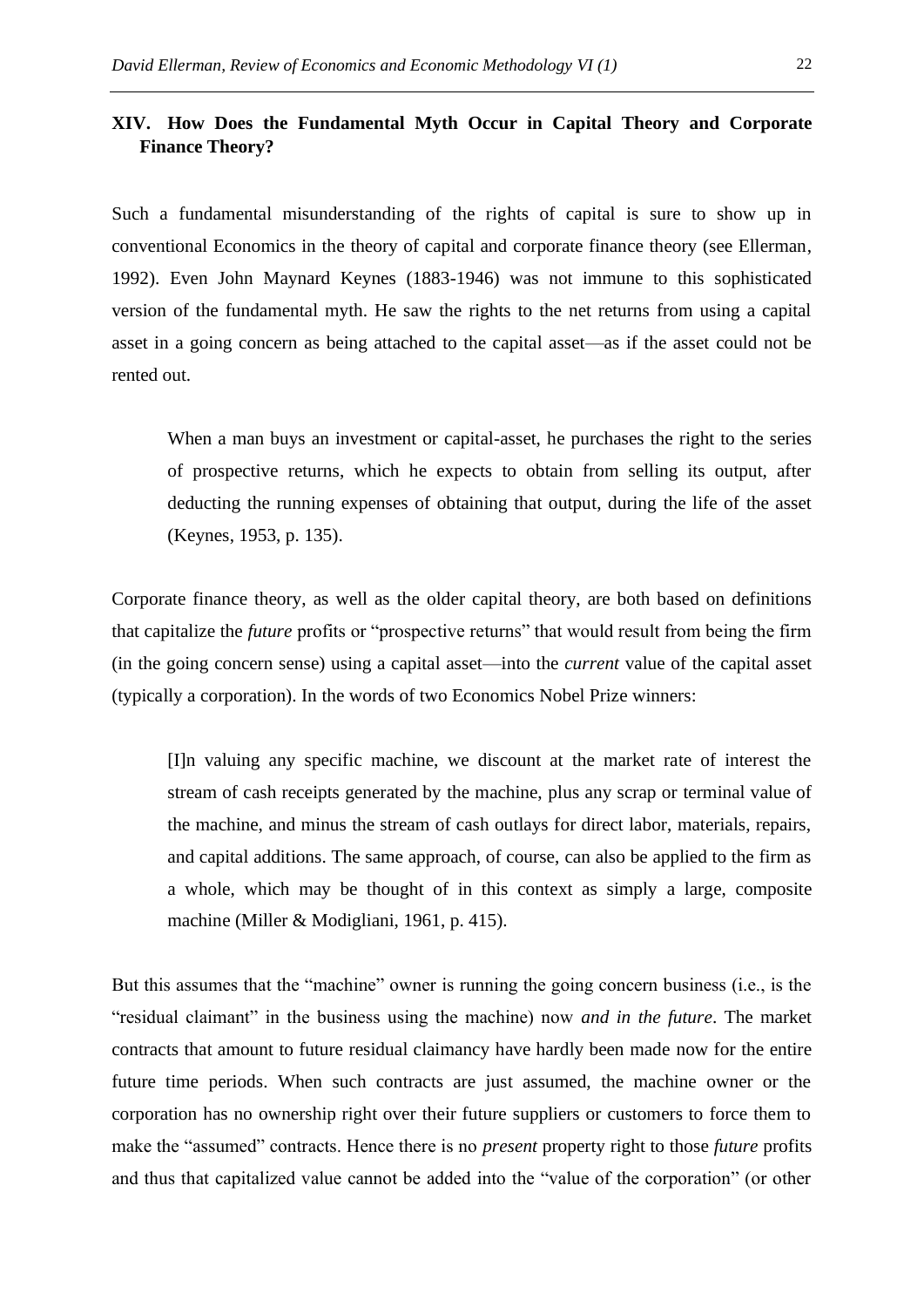capital assets) as if it were currently owned by the capital owners. That is the fundamental myth as a part of capital theory and corporate finance theory.

The present value of the assumed future profits depends on the contractual behavior of suppliers and customers (all 'unowned' by the corporation being valued) and thus it is called "*goodwill*." The remarkable inattention or learned ignorance in conventional Economics about property rights is well-illustrated by two other Economics Nobel laureates when they assert the fundamental myth that the "*rights of authority at the firm level are defined by the ownership of assets, tangible machines or money) or intangible (goodwill or reputation)"* (Holmstrom & Tirole, 1989, p. 123). This statement combines the fundamental myth about management rights ("rights of authority") with the rights to future products and profits ("goodwill") all being part of presently owned capital.

The example of these four Nobel laureates shows that a failure to follow out the simple consequences of a capital asset being rented out and the non-ownership of future contractual fact-patterns hardly disqualifies one from the so-called 'Nobel Prize' in Economics. And even accountants (who are somewhat lower on the academic totem pole than economists) realize that there is something dubious about claiming goodwill as a presently owned property right, and thus the standard Generally Accepted Accounting Principles (GAAP) do not allow goodwill to be listed as an asset on the corporate balance sheet.

But even the accounting profession seems unsure what to do with so-called "purchased goodwill" when a corporate asset is purchased at a price above its economic replacement value. As in the old joke about a country bumpkin coming to New York and being "sold the Brooklyn Bridge," such a transaction does not create a property right that the seller did not have in the first place. Hence there is no logical basis for the usual practice of suddenly treating "purchased" goodwill (or the "purchased" Brooklyn Bridge) as an asset to be depreciated in the future. Some accountants have correctly noted that "purchased goodwill" should be booked as a debit to equity—which would be replaced by the future profits if and when they are earned.

The amount assigned to purchased goodwill represents a disbursement of existing resources, or of proceeds of stock issued to effect the business combination, in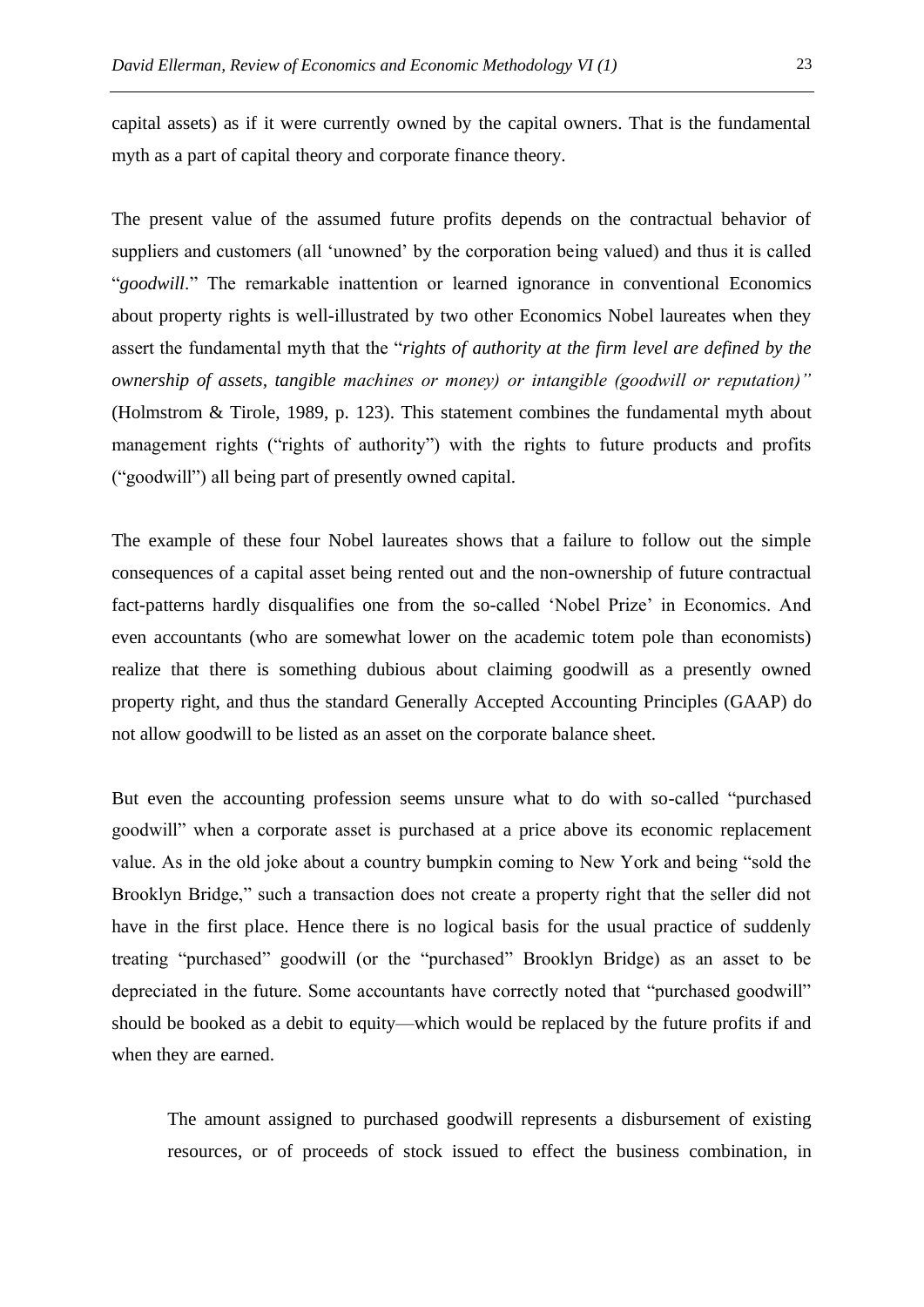anticipation of future earnings. The expenditure should be accounted for as a reduction of stockholders' equity (Catlett & Olson, 1968, p. 106).

Thus, even some accountants can get it right about what is actual owned and what is not owned by a corporation.

### **XV. Conclusions**

Our purpose has been to analyze a miscellany of misconceptions about corporations and the rights of capital. But the corporate form itself, at least in its original conception, is not the problem. Blaming "corporations" for the ills of the current system of renting human beings is like blaming glass bottles for alcoholism.

The important idea to preserve is the original and ancient idea of a corporation as a group of natural persons engaged in certain joint activities "*that possessed a juridical personality distinct from that of its particular members*" (Tierney, 1982, p. 19). This original conception of the corporation is well described in Davis (1961), Raymond (1966), and in Abram Chayes' *Introduction* in the Davis book.

We can here perhaps note a final irony, at least. The concept of the corporation began for us with groups of men related to each other by the place they lived in and the things they did. The monastery, the town, the gild, the university, all described by Davis, were only peripherally concerned with what its members owned in common as members. The subsequent history of the corporate concept can be seen as a process by which it became progressively more formal and abstract. In particular the associative elements were refined out of it. In law it became a rubric for expressing a complicated network of relations of people to things rather than among persons. The aggregated material resources rather than the grouping of persons became the feature of the corporation (Chayes, 1961, xix).

The point that is little, if at all, mentioned in the corporate law literature is that the original associative activity of the members could only be squeezed out since it was replaced by the joint activity of the employees (including managers) of the corporation. Conceptually speaking, the modern *absentee-owned* corporation is a 'wholly-owned subsidiary' of the human rental relation, the employment contract.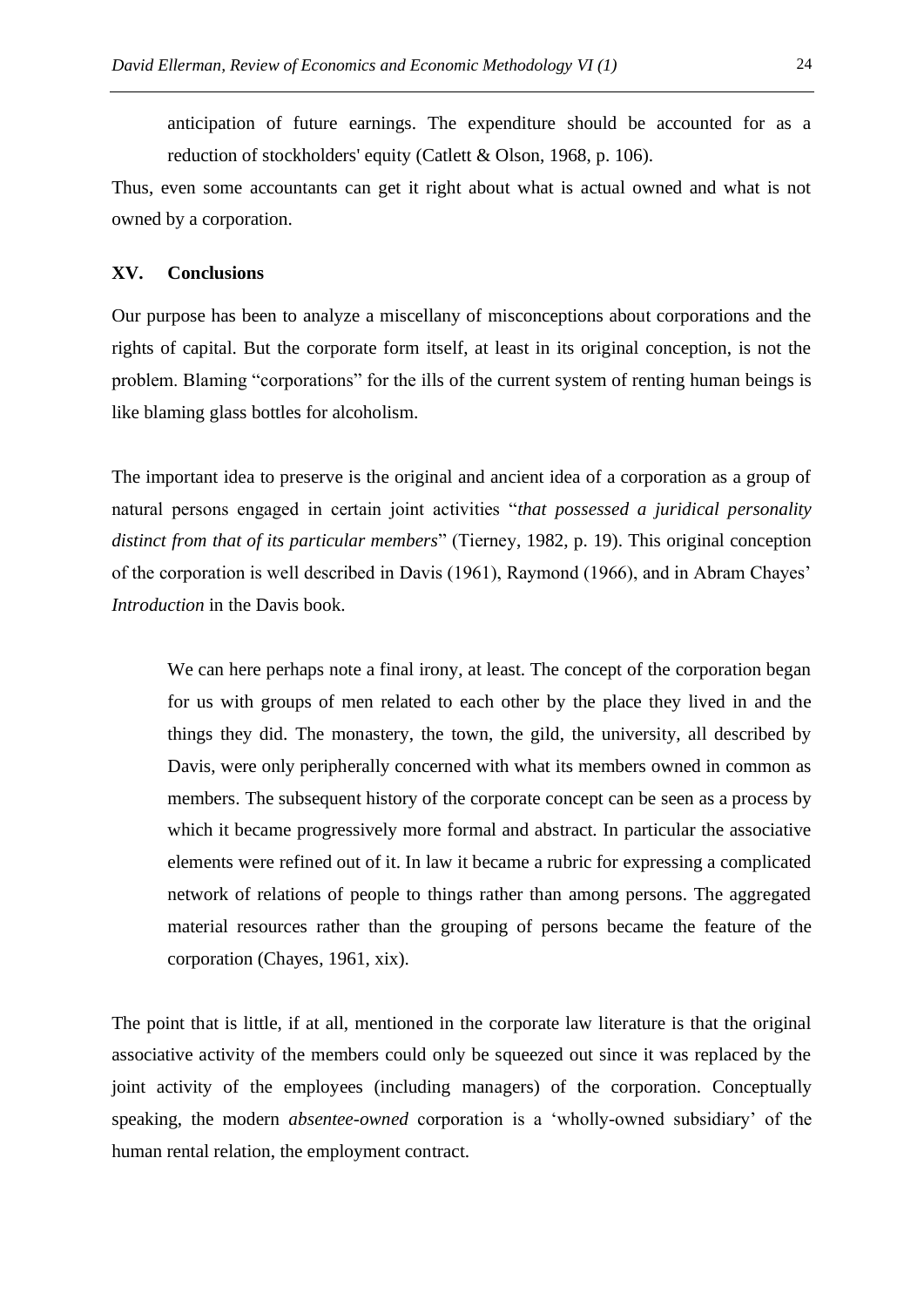The basic problem is *not* in the original idea of a corporation but in the legal institution that has completely corrupted and undermined that original conception of the corporation namely the employment relation, the renting of human beings.

With the active members in the original conception of a corporation replaced by employees, membership could be debased into 'ownership.' The corruption of the notion of membership in the corporation was carried to its logical conclusion in the modern corporation of the joint stock or limited liability variety. The partaking in the human activities of the corporation (e.g., "patronage" in a cooperative) was reduced to zero thus turning the membership rights into untethered free-floating (i.e., no personal functional role requirement for the members) property rights that could be arbitrarily bought and sold on the market like any other pieces of property. And this reduction of the members' personal functional roles to zero was *enabled* by the above-mentioned human rental institution where the employees carry out the corporation's human activities.

Thus, the original conception of the corporate embodiment for people engaged in a joint human activity was turned into a piece of property like a piece of real estate or "a large, composite machine" to be bought and sold in the marketplace. When an occupant of the American White House suggested buying Greenland, the leading thinkers in political science, economics, and the law as well as various pundits and thought-leaders ridiculed the suggestion and did not accept "it's just a real estate deal" as a justification. Yet, the same thinkers find no problem in the daily purchase and sale of corporations (whose workforce is many times the population of Greenland); after all, it is supposedly just the purchase and sale of "aggregated material resources"—since "the associative elements were refined out of [the modern corporations]."

An interesting aspect of the whole corporate governance debate is how so many legal, political, and economic thinkers have completely lost sight of the concept of democracy in the organizations where people spend most of their waking hours. The human rental relation and the subsequent debasement of membership into ownership seems to have eclipsed the democratic ideal in so many learned thinkers today who would otherwise pledge their undying allegiance to democratic self-governance in the public sphere. The feminist movement has learned well that "It's private" is not a justification for denying women basic human rights "inside the household." But many people (including many feminists) seem to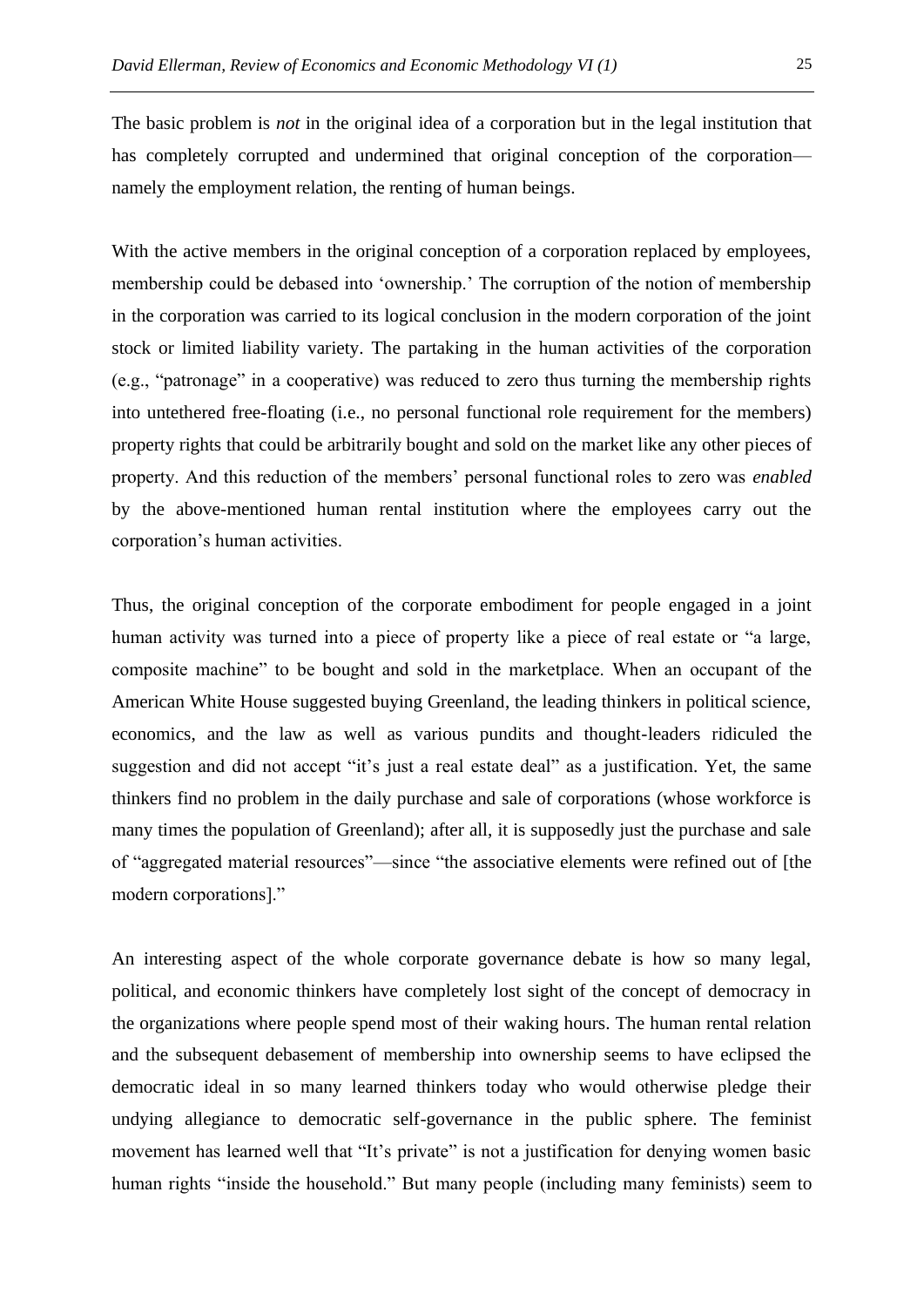take "It's private" as a sufficient reason to deny the basic human rights of self-governance inside the firm. It is only because of this professionally prudent forgetting of democratic ideals in the workplace that the whole question of corporate governance and purpose is "up for grabs" in the first place. There is no analogous debate about who should govern a municipality.

In the times of slavery, there was a similarly obscene mal-distribution of wealth and real income between the masters and slaves. The original Abolitionist Movement led to the elimination of the market for the involuntary—and even the voluntary—buying and selling of other human beings. That slowly changed the dynamics of income and wealth generation in the future—although it did not redistribute the results of the institutional robbery in the past, not even "40 acres and a mule" for each slave family.

Today, more worker ownership would certainly help improve the income distribution (Rieger 2016). But the root problem is systemic. We now have the institution for the voluntary renting of other human beings—and that in turn has allowed the complete corruption and debasement of the original idea of the corporate embodiment for people carrying out certain joint activities. The human rental relation allows the absentee owners of corporations to legally appropriate all the assets and liabilities created as the fruits of the labor of the people working in the corporation—with those people's labor treated only as one of the expense items. That is the root of the problem, and that statement should be as obvious as saying that the root of the problem of inequality in the Antebellum American South was the master-slave relation.

The idea of a corporation is not the root of the current inequality problem—anymore than the legal form of cotton farms (as slave plantations) was in Antebellum times. The root problem today is the employer-employee (or master-servant) institution for the employing, hiring, leasing, or renting of human beings. Hence the rise of the neo-abolitionist call (Ellerman, 2021) for the abolition of that human rental institution in favor of all corporations being democratic associations of the people carrying out the activities of the corporations.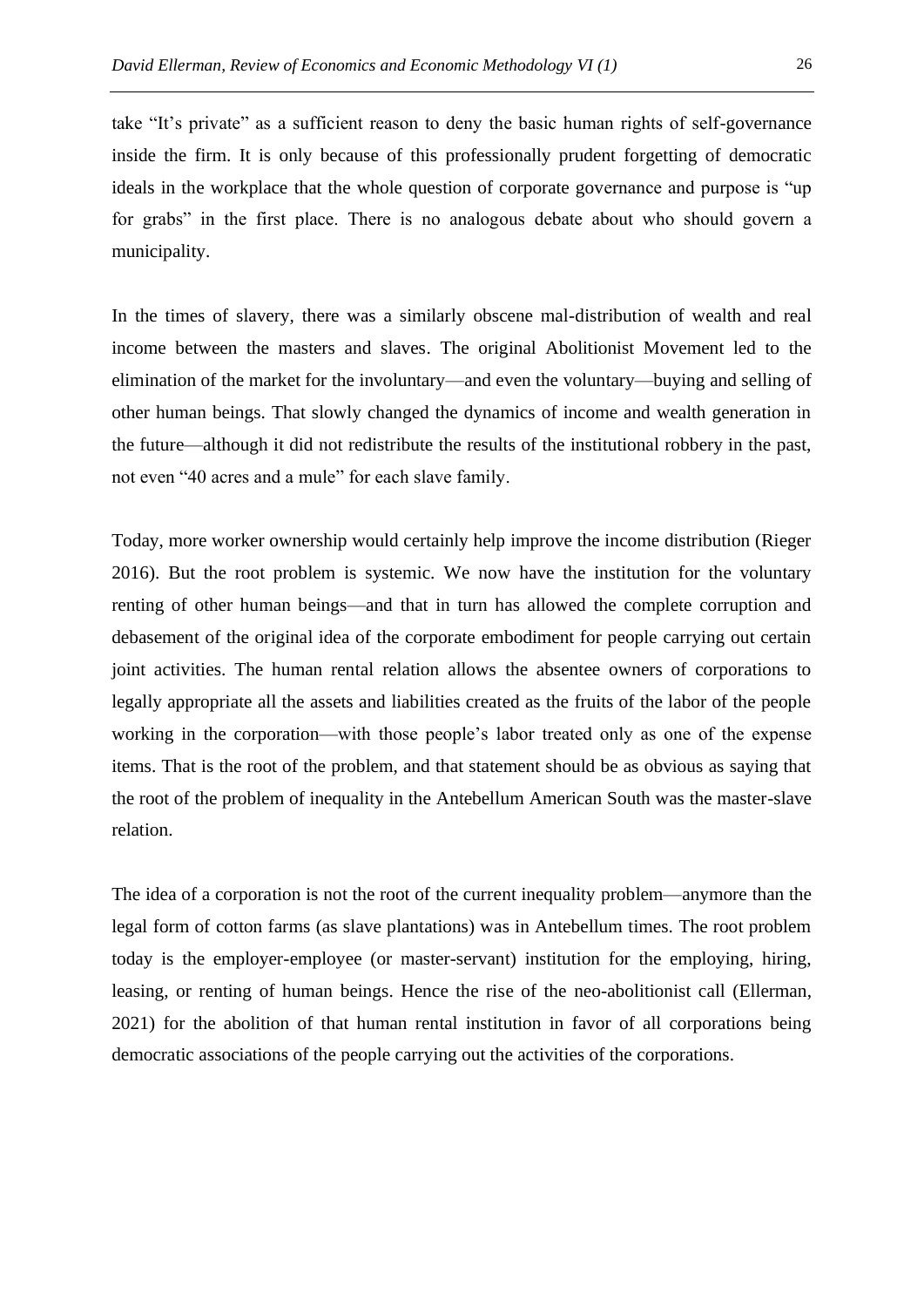#### **References**

- Anderson, E. (2017). *Private Government: How Employers Rule Our Lives (and Why We Don't Talk About it)*. Princeton University Press.
- Berle, A. A. (1959). *Power Without Property: A New Development in American Political Economy*. Harcourt Brace & Co.
- Berle, A. and Means, G. (1932). *The Modern Corporation and Private Property*. MacMillan Company.
- Business Roundtable. (2019, August 19). Business Roundtable Redefines the Purpose of a Corporation to Promote 'An Economy That Serves All Americans.' *Business Roundtable*. Available at: https://www.businessroundtable.org/business-roundtableredefines-the-purpose-of-a-corporation-to-promote-an-economy-that-serves-allamericans.
- Catlett, G. and Olson, N. (1968). *ARS No.10: Accounting for Goodwill*. American Institute of Certified Public Accountants.
- Chassagnon, V. and Hollandts, X. (2014). Who are the owners of the firm: Shareholders, employees or no one? *Journal of Institutional Economics*, 10 (1 March), pp. 47–69. https://doi.org/10.1017/S1744137413000301.
- Chayes, A. (1961). Introduction. In J. P. Davis (Ed.), *Corporations* (pp. i–xix). Capricorn Books.
- Chayes, A. (1966). The Modern Corporation and the Rule of Law. In E. S. Mason (Ed.), *The Corporation in Modern Society*. Atheneum.
- Clark, R. C. (1986). *Corporate Law*. Aspen Law and Business Publishers.
- Clarke, T. and Branson, D. (Eds.). (2012). *The Sage Handbook of Corporate Governance*. Sage Publications.
- Dahl, R. A. (1970). *After the Revolution? Authority in a Good Society*. Yale University Press.
- Dahl, R. A. (1985). *Preface to Economic Democracy*. University of California Press.
- Davis, J. P. (1961). *Corporations*. Capricorn Books.
- Dow, G. (2003). *Governing the Firm: Workers' Control in Theory and Practice*. Cambridge University Press.
- Edwards, J. and Morgan, M. (2004, May 20). Abolish Corporate Personhood. *Reclaim Democracy*. Available at: https://reclaimdemocracy.org/abolish-corporatepersonhood/.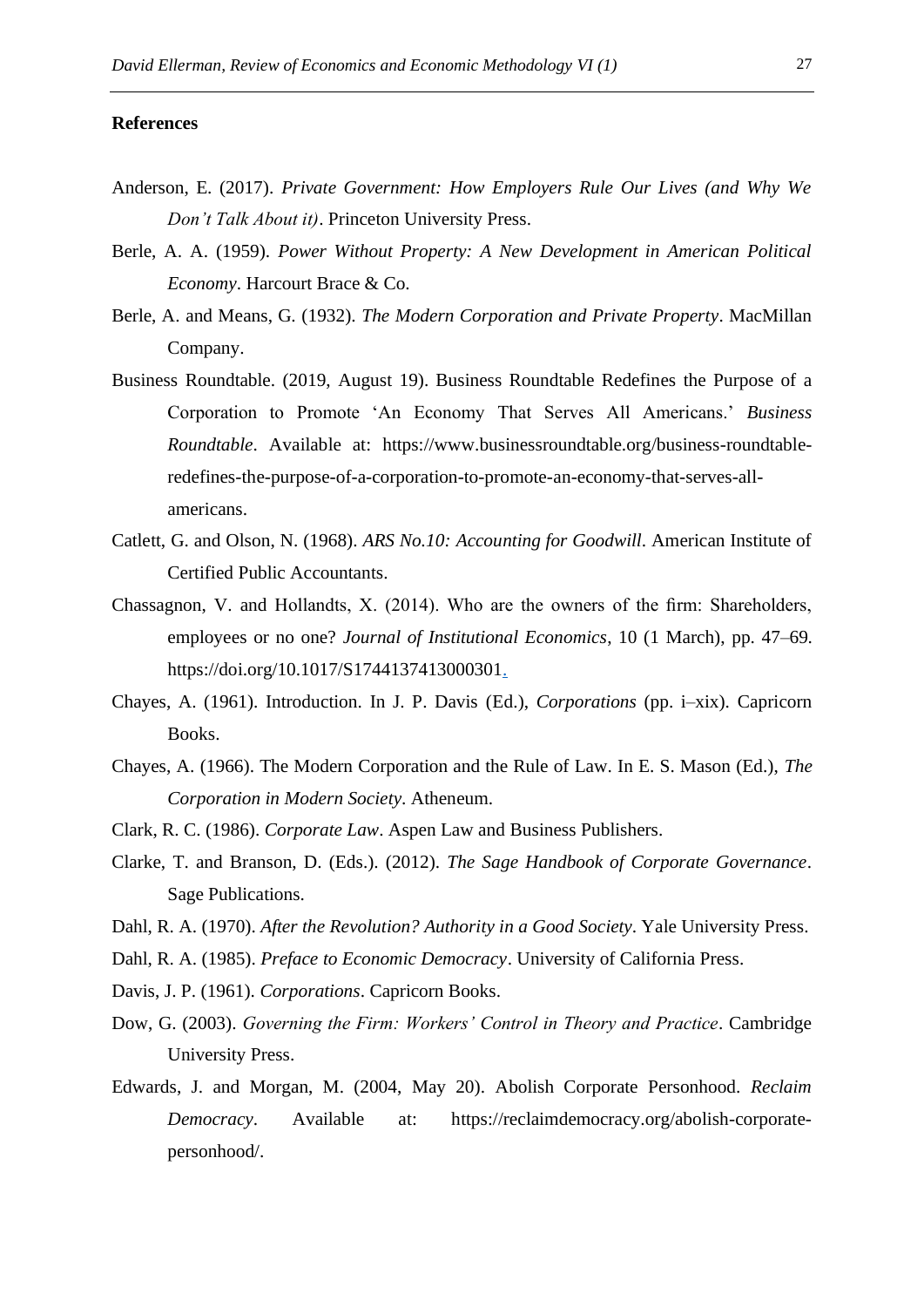- Ellerman, D. (1975). The "Ownership of the Firm" is a Myth. In D. Garson and M. P. Smith (Eds.), *Organizational democracy: Participation and self-management*. Sage Publications.
- Ellerman, D. (1992). *Property & Contract in Economics: The Case for Economic Democracy*. Blackwell.
- Ellerman, D. (2015). On the Renting of Persons: The Neo-Abolitionist Case Against Today's Peculiar Institution. *Economic Thought*, 4 (1), pp. 1–20.
- Ellerman, D. (2021). *Neo-Abolitionism: Abolishing Human Rentals in Favor of Workplace Democracy*. Springer Nature. https://doi.org/10.1007/978-3-030-62676-1.
- Fischer, S., Dornbusch, R. and Schmalensee, R. (1988). *Economics*. McGraw-Hill Co.
- Flynn, J. J. (1973). Corporate Democracy: Nice Work if You Can Get It. In R. Nader and M. J. Green (Eds.), *Corporate Power in America* (pp. 94–110). Grossman Publishers.
- Friedman, M. (1970, September 13). The Social Responsibility of Business is to Increase its Profits. *New York Times*.
- Gierke, O. von. (1958). *Political Theories of the Middle Age*. Beacon Press.
- Goodman, P. S. (2020, April 13). Big business pledged gentler capitalism. It's not happening in pandemic. *New York Times*.
- Gordon, J. N. and Ringe, W.-G. (Eds.). (2018). *The Oxford Handbook of Corporate Law and Governance*. Oxford University Press.
- Hannigan, B. (2012). *Company Law 3rd Ed.* Oxford University Press.
- Hansmann, H. (1996). *The Ownership of Enterprise*. Harvard University Press.
- Hansmann, H. (1990). Ownership of the firm. In L. A. Bebchuk (Ed.), *Corporate law and economic analysis* (pp. 281–313). Cambridge University Press.
- Hansmann, H. (2013). All firms are cooperatives—And so are governments. *Journal of Entrepreneurial and Organizational Diversity*, 2 (2), pp. 1–10. http://dx.doi.org/10.5947/jeod.2013.007.
- Hansmann, H. and Kraakman, R. (2000). The End of History for Corporate Law. *Discussion Paper No. 280, Olin Center for Law, Economics, and Business, Harvard Law School*, *3*, pp. 1–37.
- Harrison, J. S., Barney, J. B., Freeman, R. E. and Phillips, R. A. (Eds.). (2019). *The Cambridge Handbook of Stakeholder Theory*. Cambridge University Press.
- Holmstrom, B. and Tirole, J. (1989). The Theory of the Firm. In R. Schmalensee and R. Willig (Eds.), *Handbook of Industrial Organization: Vol. I* (pp. 61–133). North-Holland.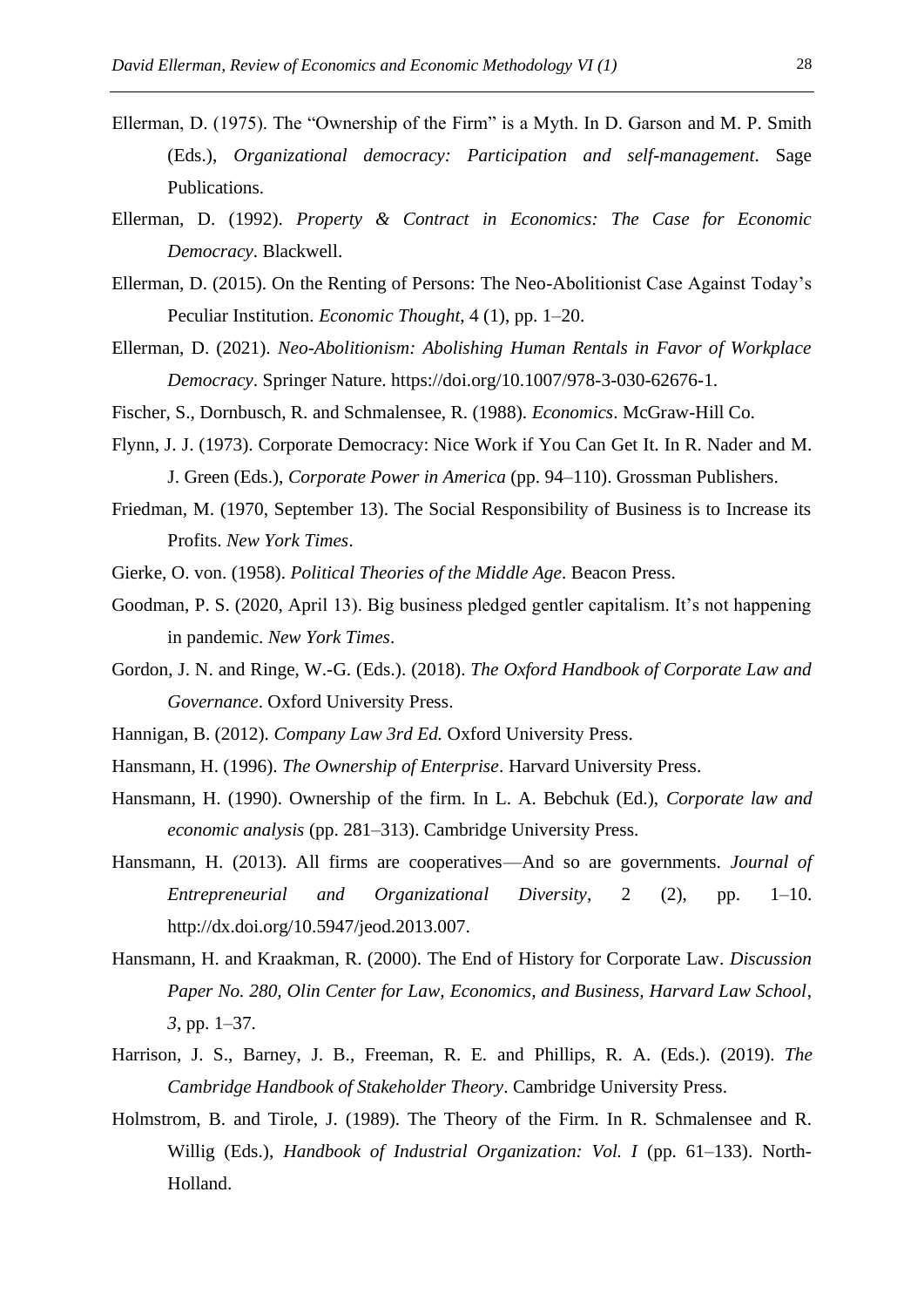- International Co-operative Alliance. (2015). *Guidance Notes on the Cooperative Principles*. International Co-operative Alliance. Available at: https://www.ica.coop/sites/default/files/publication-files/ica-guidance-notes-en-310629900.pdf.
- Jossa, B. and Cuomo, G. (1997). *The Economic Theory of Socialism and the Labourmanaged Firm: Markets, Socialism, and Labour Management*. Edward Elgar.
- Keynes, J. M. (1953). *The General Theory of Employment, Interest, and Money*. Harcourt Brace Jovanovich.
- Knight, F. H. (1936). The Quantity of Capital and the Rate of Interest: I. *Journal of Political Economy*, 44 (4), pp. 433–463.
- Knight, F. H. (1956). *On the History and Method of Economics*. Phoenix Books.
- Lazonick, W. (2018, February 27). Stock Buybacks Hurt Workers and the Economy. We Should Ban Them. *Institute for New Economic Thinking*. Available at: https://www.ineteconomics.org/perspectives/blog/congress-can-turn-the-republicantax-cuts-into-new-middle-class-jobs.
- Lazonick, W. and Shin, J.-S. (2020). *Predatory Value Extraction: How the Looting of the Business Corporation Became the US Norm and How Sustainable Prosperity Can Be Restored*. Oxford University Press.
- Lessig, L. (2011). *Republic, Lost: How Money Corrupts Congress—And a Plan to Stop It*. Hachette Book Group.
- Lessig, L. (2019). *They Don't Represent Us: Reclaiming Our Democracy*. Dey Street Books, William Morrow.
- Maitland, F. W. (1960). *Frederic William Maitland: Historian* (R. L. Schuyler, Ed.). University of California Press.
- Marx, K. (1977). *Capital (Volume I)*. Vintage Books.
- McMahon, C. (1994). *Authority and Democracy: A General Theory of Government and Management*. Princeton University Press.
- Miller, M. H. and Modigliani, F. (1961). Dividend Policy, Growth, and the Valuation of Shares. *The Journal of Business*, 34 (October 1961), pp. 411–433.
- Mishel, L. and Wolfe, J. (2019). *CEO compensation has grown 940% since 1978* (No. 171191; p. 21). Economic Policy Institute. https://files.epi.org/pdf/171191.pdf.
- Piketty, T. (2014). *Capital in the Twenty-First Century*. Harvard University Press.
- Piketty, T. (2020). *Capital and Ideology*. Belknap Press.